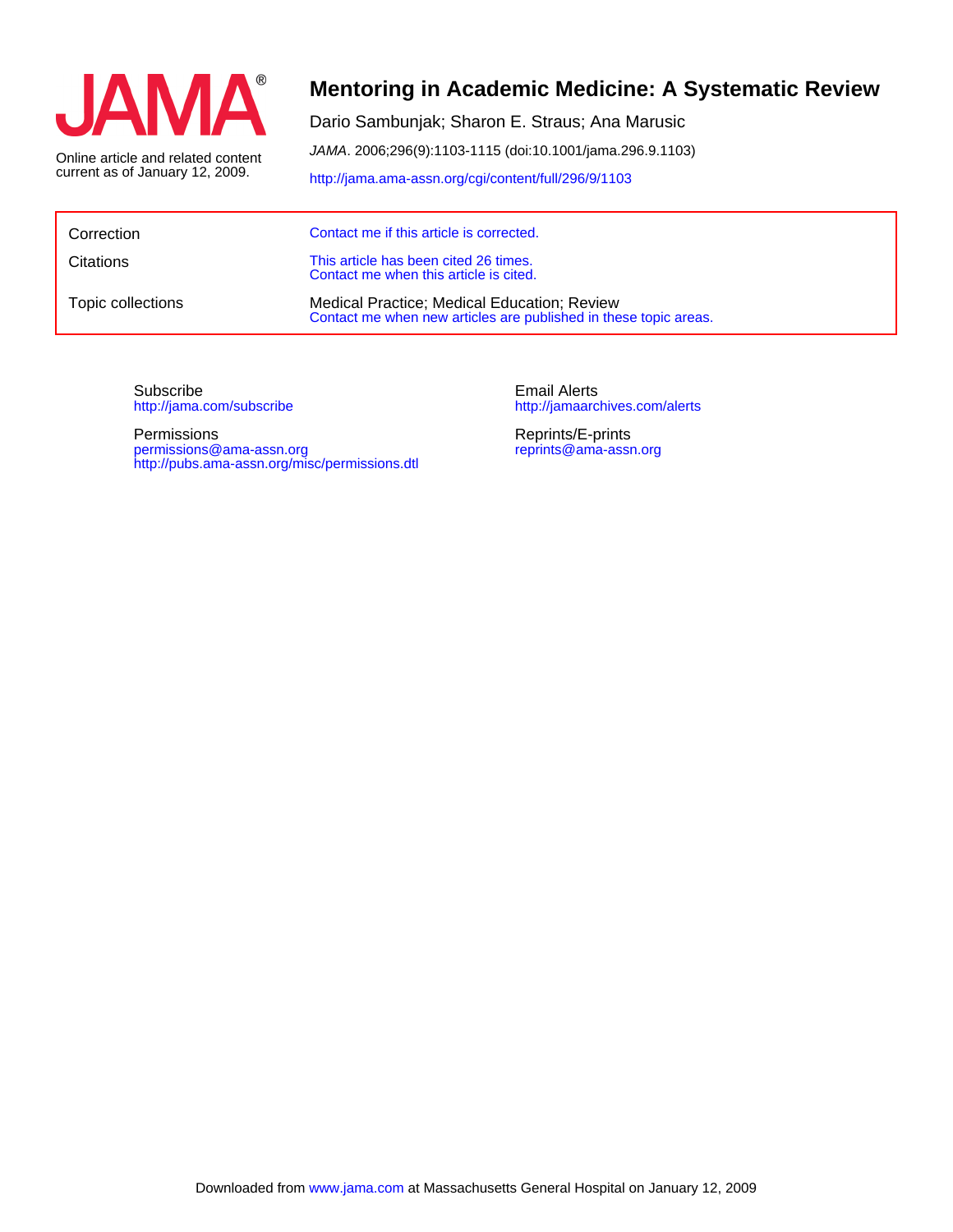# **Mentoring in Academic Medicine** A Systematic Review

Dario Sambunjak, MD

Sharon E. Straus, MD, MSc, PRCPC Ana Marušic´, MD, PhD

**MEDICAL SCHOOLS AND**<br>residency and fellow-<br>ship programs are<br>charged with training<br>health care professionals and with adresidency and fellowship programs are charged with training vancing clinical care, research, and education.1,2 Mentoring has been considered to be a core component of the duties of medical school faculty to facilitate successful fulfillment of this academic mission. It has been recognized as a catalyst for career success, and mentoring relationships have been cited as important in facilitating career selection, advancement, and productivity.<sup>3,4</sup> However, mentor-mentee relationships are challenged by increased clinical, research, and administrative demands.<sup>3,4</sup> Moreover, mentorship is often undervalued by academic institutions.<sup>5</sup>

To enhance the development of mentorship within academic institutions and to prevent further erosion of these vital relationships, it is important to understand the effect of mentorship on the mentees (and mentors), the variables associated with mentoring success, and the impact of mentoring interventions on career satisfaction and productivity. The purpose of this systematic review was to evaluate the evidence about the prevalence of mentorship and its effect on career development.

# **METHODS**

Relevant studies were identified by searching the following databases: (1) all EBM Reviews on Ovid-ACP Journal Club (1991-March/April 2006), **Context** Mentoring, as a partnership in personal and professional growth and development, is central to academic medicine, but it is challenged by increased clinical, administrative, research, and other educational demands on medical faculty. Therefore, evidence for the value of mentoring needs to be evaluated.

**Objective** To systematically review the evidence about the prevalence of mentorship and its relationship to career development.

**Data Sources** MEDLINE, Current Contents, Cochrane Database of Systematic Reviews, Database of Abstracts of Reviews of Effects, Cochrane Central Register of Controlled Trials, PsycINFO, and Scopus databases from the earliest available date to May 2006.

**Study Selection and Data Extraction** We identified all studies evaluating the effect of mentoring on career choices and academic advancement among medical students and physicians. Minimum inclusion criteria were a description of the study population and availability of extractable data. No restrictions were placed on study methods or language.

**Data Synthesis** The literature search identified 3640 citations. Review of abstracts led to retrieval of 142 full-text articles for assessment; 42 articles describing 39 studies were selected for review. Of these, 34 (87%) were cross-sectional self-report surveys with small sample size and response rates ranging from 5% to 99%. One casecontrol study nested in a survey used a comparison group that had not received mentoring, and 1 cohort study had a small sample size and a large loss to follow-up. Less than 50% of medical students and in some fields less than 20% of faculty members had a mentor. Women perceived that they had more difficulty finding mentors than their colleagues who are men. Mentorship was reported to have an important influence on personal development, career guidance, career choice, and research productivity, including publication and grant success.

**Conclusions** Mentoring is perceived as an important part of academic medicine, but the evidence to support this perception is not strong. Practical recommendations on mentoring in medicine that are evidence-based will require studies using more rigorous methods, addressing contextual issues, and using cross-disciplinary approaches. *JAMA. 2006;296:1103-1115* www.jama.com

Cochrane Database of Systematic Reviews, Database of Abstracts of Reviews of Effects, and Cochrane Central Register of Controlled Trials (1st Quarter 2006); (2) Ovid Current Contents, all editions (July 4, 1993–May 14, 2006); (3) Ovid PsycINFO (1967- May 7, 2006); (4) Ovid MEDLINE (1966-April 30, 2006); and (5) Scopus, an Elsevier abstract and citation database (1996-May 14, 2006). To increase the sensitivity of the search strategy, we searched MEDLINE using the term *Mentor.* Other databases were searched using the following key words or their combinations: *Mentor; Mentoring; Medicine; Career Mobility; Leadership; Teaching; Preceptorship; Interpersonal Relations; Students; Re-*

**Author Affiliations:** *Croatian Medical Journal* (Dr Sambunjak) and Department of Anatomy (Dr Marušić), Zagreb University School of Medicine, Zagreb, Croatia; Department of Medicine, University of Calgary, Calgary, Alberta (Dr Straus).

**Corresponding Author:**Ana Marušic´, MD, PhD, Zagreb University School of Medicine, Salata 3, HR-10000 Zagreb, Croatia (marusica@mef.hr).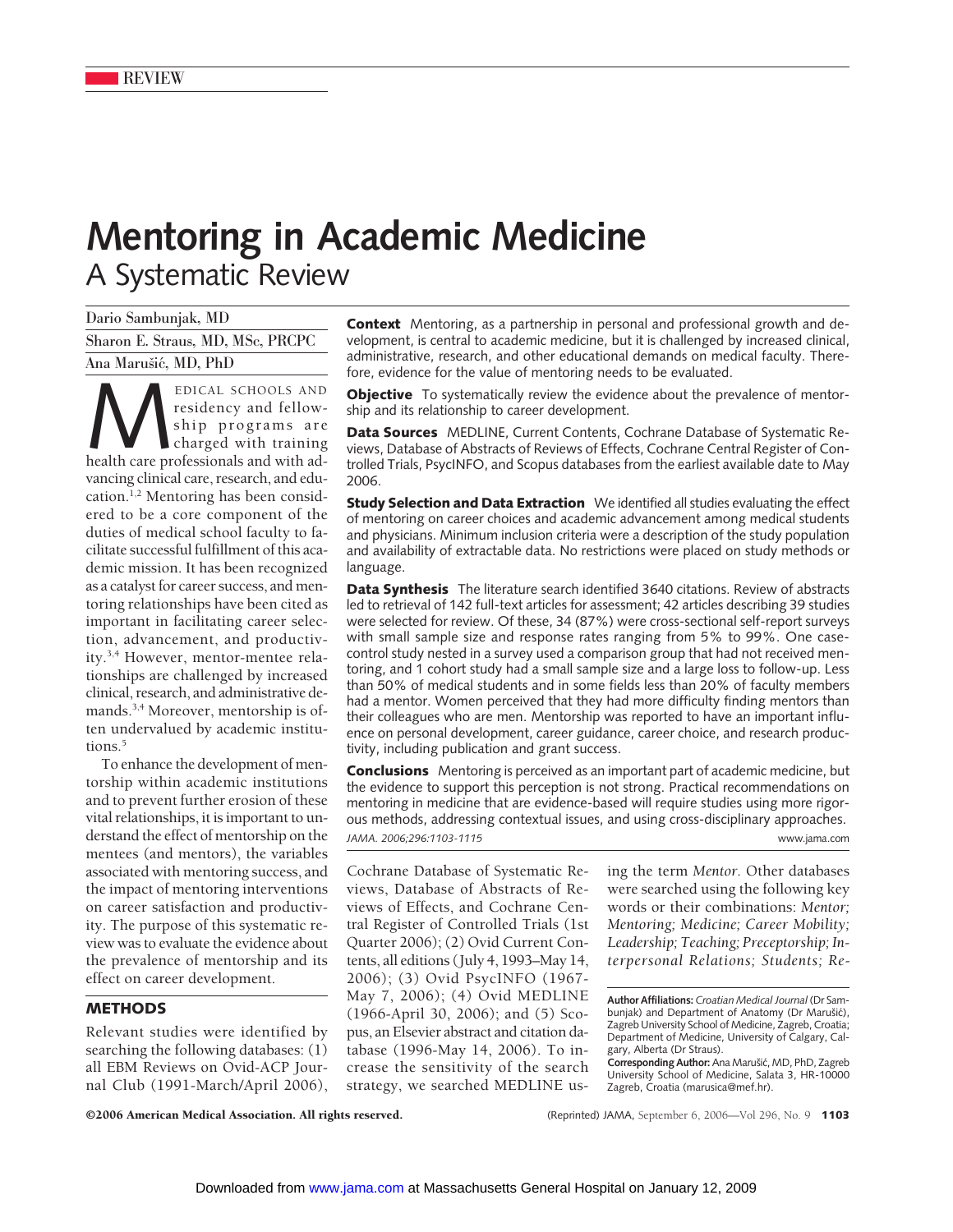**Figure.** Selection of the Articles for the Systematic Review



*search; Schools, Medical; Academic Medical Centers; Education, Medical; and Faculty, Medical*. To identify additional studies, we searched the bibliographies of those studies found by electronic searches, contacted experts in the field for potential unpublished studies, and completed a manual search of relevant library journals. There were no language restrictions.

We identified all studies evaluating the impact of mentoring on career choices and academic advancement among medical students, residents, fellows, and staff physicians. We included all study designs except qualitative studies. For this study, mentorship was defined as "a dynamic, reciprocal relationship in a

work environment between an advanced career incumbent (mentor) and a beginner (protégé), aimed at promoting the development of both".6 The definition included distance mentorship. We did not include studies evaluating the impact of role models, who were defined as persons "who serve as a model in particular behavioral or social role for another person to emulate."7

Two of the authors independently reviewed the titles and abstracts of retrieved publications and selected relevant articles for possible inclusion in the review. In the case of disagreement, the third author was consulted and a decision was made by consensus of all authors. In cases of doubt, fulltext articles were retrieved for review and discussion.

Minimum inclusion criteria were a description of the study population and availability of extractable data. Two of the authors independently reviewed all full-text articles that met these criteria. The agreement of the raters was very good ( $\kappa$  = 0.78). A data collection form was used to extract study type, intervention, setting, participant demographics, and outcome measures. Disagreements in assessment and data extraction were resolved by consensus of all authors.

Since most included studies were surveys with heterogeneous measurements, statistical pooling of the results or assessment of publication bias was not possible. Instead, we tried to discern areas in which the impact of mentorship has been found, and to provide a narrative description of the results using a strategy suggested by the Best Evidence Medical Education Collaboration<sup>8</sup> and based on the validity of the individual studies. Study quality was assessed on the basis of study design, validation of survey questionnaires, sample size and sampling frame, response rate, and outcome measures.

Two authors developed a categorization of themes arising from the study results, and independently assigned the studies to these defined categories. Where possible, the association be-

tween the mentorship and academic or professional choices was calculated as the odds ratio (OR) and its 95% confidence intervals (CI), using MedCalc version 8.0 (MedCalc Software, Mariakerke, Belgium).

# **RESULTS**

We retrieved 3640 citations from the literature search. Review of abstracts led to retrieval of 142 full-text articles for assessment, and 42 articles were subsequently identified for inclusion in the study (**FIGURE**). Original data were available on 39 studies, described in 42 articles $9-50$ ; 2 studies were reported in 5 published articles40-44 (**TABLE 1**). Most of the studies (n=33) were performed in the United States. Among these, 2 included respondents from Canada,<sup>15,32</sup> and 1 from Puerto Rico.<sup>26</sup> Three studies were performed exclusively in Canada,<sup>18,49,50</sup> 2 in Great Britain,<sup>17,49</sup> and 1 in Germany.48 The design of 34 (87%) of the 39 studies was cross-sectional survey, with response rates ranging from 5% to 99%. Three studies were before and after case series,  $10-12$  1 was a case-control study nested in a survey,  $42-44$  and 1 was a cohort study.<sup>9</sup>

Many of the studies had methodological limitations. Twelve studies reported details on survey development or testing. The cohort study had a small number of participants, unaccounted crossover between the groups, and large loss to follow-up, which may have affected the validity of the results. The nested case-control study was performed within a self-reporting survey, with a 65% response rate.

Only 5 studies provided details on how the mentorship relationship was formed.9,11,12,22,45 Two studies described voluntary mentorship programs in which mentors were selected by mentees, <sup>9,11</sup> and 1 study described a program with a formal arranged mentorship relationship.12 A survey of obstetrics/gynecologyfellows showed that both the mentor and the mentee initiated most of the clinical mentoring relationship.<sup>22</sup> Of 279 child and adolescent psychiatrists, 117 (42%) reported being assigned a mentor, 86 (31%) reported requesting a specific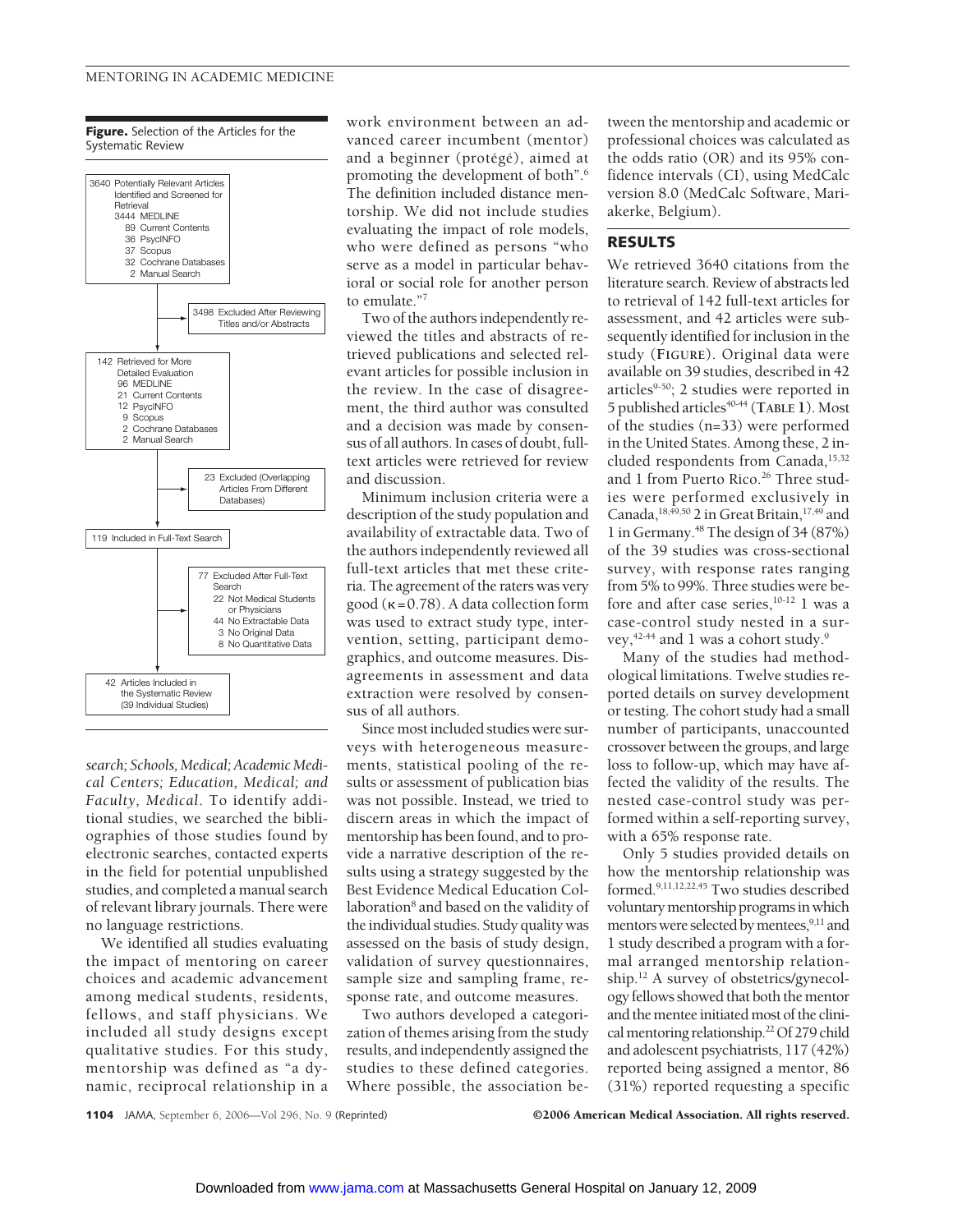|                                                      | Table 1. Description of Studies Included in the Systematic Review |                                                                                                                                                                                                                                                                                                                  |                                                          |                                                                                             |                                              |                                                                   |                                                                                                                                                                           |
|------------------------------------------------------|-------------------------------------------------------------------|------------------------------------------------------------------------------------------------------------------------------------------------------------------------------------------------------------------------------------------------------------------------------------------------------------------|----------------------------------------------------------|---------------------------------------------------------------------------------------------|----------------------------------------------|-------------------------------------------------------------------|---------------------------------------------------------------------------------------------------------------------------------------------------------------------------|
| Source                                               | Study<br>Design*                                                  | <b>Study Population</b><br>and Setting †                                                                                                                                                                                                                                                                         | Sample Size                                              | Response<br>Rate, %                                                                         | Age, y                                       | Percentage<br>of Women                                            | Methodological<br>Limitations                                                                                                                                             |
| Benson et al,9<br>2002                               | Cohort                                                            | Junior faculty, Medical<br>College of Pennsylvania,<br>Hahnemann University<br>School of Medicine                                                                                                                                                                                                                | 33, Preceptoring; 18, 23, Preceptoring;<br>mentoring‡    | 13, mentoring                                                                               | <b>NA</b>                                    | 39                                                                | Small number of<br>participants, cohorts not<br>clearly defined,<br>crossover between the<br>groups, large loss to<br>follow-up                                           |
| Fried et al, <sup>10</sup><br>1996                   | Before and<br>after case<br>series                                | Faculty, Department of<br>Medicine, The Johns<br><b>Hopkins University</b><br>School of Medicine                                                                                                                                                                                                                 | at baseline; 59<br>women, 209 men<br>at postintervention | 43 Women, 145 men 70 Women, 67 men,<br>at baseline; 80<br>women, 60 men,<br>at intervention | <b>NA</b>                                    | 38, Baseline<br>evaluation; 22,<br>postintervention<br>evaluation | No control group,<br>mentoring was a part of<br>a multifaceted<br>intervention                                                                                            |
| Illes et al, <sup>11</sup><br>2000                   | Before and<br>after case<br>series                                | Junior faculty, Department<br>of Radiology, School of<br>Medicine. Stanford<br>University                                                                                                                                                                                                                        | 23§                                                      | 83§                                                                                         | <b>NA</b>                                    | 35§                                                               | Small number of<br>participants, no control<br>group, retrospective<br>analysis of publications                                                                           |
| Wingard et<br>al, 12 2004                            | Before and<br>after case<br>series                                | Junior faculty, University<br>of California San Diego<br>School of Medicine                                                                                                                                                                                                                                      | 223                                                      | 30                                                                                          | <b>NA</b>                                    | 55                                                                | No control group                                                                                                                                                          |
| Aagaard and<br>Hauer, <sup>13</sup><br>2003          | Cross-<br>sectional                                               | Third- and fourth-year<br>medical students,<br>University of California<br>San Francisco                                                                                                                                                                                                                         | 302                                                      | 77                                                                                          | Mean, 28<br>(SD, 3)                          | 56                                                                | I                                                                                                                                                                         |
| Caiola and<br>Litaker, <sup>14</sup><br>2000         | Cross-<br>sectional                                               | General internal medicine<br>fellows                                                                                                                                                                                                                                                                             | 146                                                      | 75                                                                                          | <b>NA</b>                                    | 42                                                                | No details on whether<br>the questionnaire<br>was pretested                                                                                                               |
| Caniano et<br>al, 15 2004                            | Cross-<br>sectional                                               | Women pediatric surgeons<br>who were members of at<br>least 1 of the 3 major<br>professional organizations<br>in North America (the<br>American Pediatric<br>Surgical Association, the<br>Canadian Association of<br>Paediatric Surgeons, the<br>Section on Surgery of the<br>American Academy of<br>Pediatrics) | 95                                                       | 79                                                                                          | ≤44(41%),<br>45-54 (37%),<br>$\geq$ 55 (21%) | 100                                                               |                                                                                                                                                                           |
| Coleman et<br>al, 16 2005                            | Cross-<br>sectional                                               | US residents in<br>obstetrics/gynecology<br>who took the Council on<br>Resident Education in<br>Obstetrics and<br>Gynecology in-training<br>examination                                                                                                                                                          | 4721                                                     | 97                                                                                          | <b>NA</b>                                    | 75                                                                | $\label{eq:1} \ $                                                                                                                                                         |
| Donaldson<br>and<br>Cresswell, <sup>17</sup><br>1996 | Cross-<br>sectional                                               | Health medicine trainees,<br>Northern Region,<br>England, United Kingdom                                                                                                                                                                                                                                         | 51                                                       | 75                                                                                          | <b>NA</b>                                    | <b>NA</b>                                                         | Small sample size, no<br>details on how the<br>questionnaire was<br>constructed or whether<br>it was pretested, no<br>independent validation<br>of publications or grants |
| El-Guebaly<br>and<br>Atkinson. <sup>18</sup><br>1996 | Cross-<br>sectional                                               | Faculty of all university<br>departments of psychiatry<br>in Canada                                                                                                                                                                                                                                              | 2484                                                     | 27 Among clinical<br>and adjunct<br>faculty; 65 among<br>full-time faculty                  | <b>NA</b>                                    | 24.8, Total<br>sample; 22.6,<br>full-time faculty                 | No details on<br>questionnaire<br>construction, no<br>objective validation of<br>grants received                                                                          |
| Genuardi and<br>Zenni, <sup>19</sup><br>2001         | Cross-<br>sectional                                               | Adolescent medicine faculty                                                                                                                                                                                                                                                                                      | 1884                                                     | 23                                                                                          | Mean, 45<br>(SD, 11)                         | 50                                                                | Low response rate, no<br>details on how the<br>questionnaire was<br>constructed or whether<br>it was pretested                                                            |
| Hueston and<br>Mainous. <sup>20</sup><br>1996        | Cross-<br>sectional                                               | Community-based family<br>medicine researchers<br>selected among the<br>authors of articles<br>published in 5 US family<br>medicine journals                                                                                                                                                                     | 74                                                       | 74                                                                                          | <b>NA</b>                                    | 18                                                                | No details on how the<br>questionnaire was<br>constructed, whether<br>it was pretested, or<br>when the survey<br>was performed                                            |
| Ko et al, <sup>21</sup><br>1998                      | Cross-<br>sectional                                               | Senior surgeons of regional<br>and national surgical<br>societies                                                                                                                                                                                                                                                | 850                                                      | 41                                                                                          | Mean, 64<br>(range,<br>$41 - 92$             | <b>NA</b>                                                         | Low response rate, no<br>details on how the<br>questionnaire was<br>constructed or whether<br>it was pretested<br>(continued)                                             |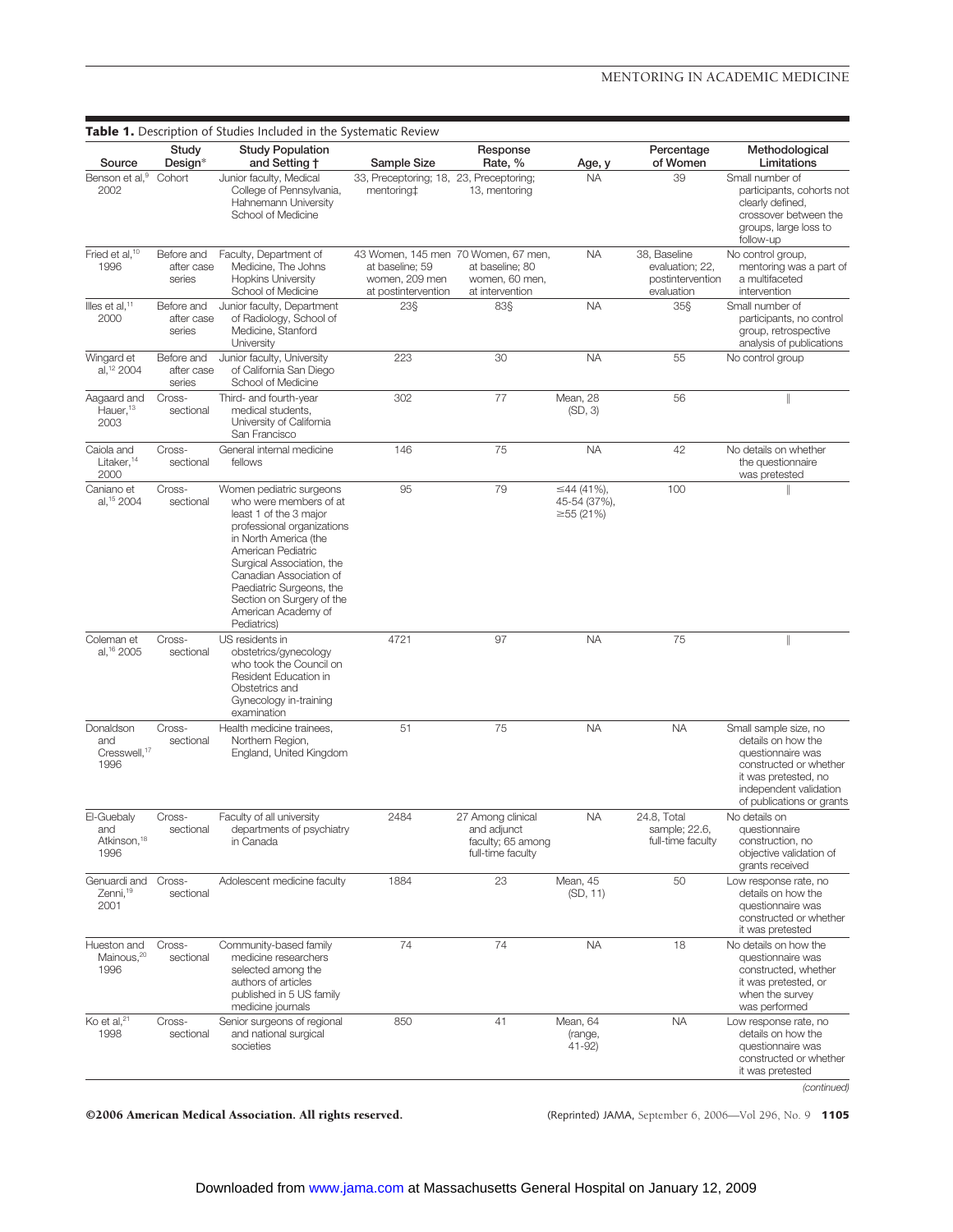|                                             | Table 1. Description of Studies Included in the Systematic Review (cont) |                                                                                                                                    |                                                                         |                                                              |                                             |                                                                                                       |                                                                                                                            |
|---------------------------------------------|--------------------------------------------------------------------------|------------------------------------------------------------------------------------------------------------------------------------|-------------------------------------------------------------------------|--------------------------------------------------------------|---------------------------------------------|-------------------------------------------------------------------------------------------------------|----------------------------------------------------------------------------------------------------------------------------|
| Source                                      | Study<br>Design*                                                         | <b>Study Population</b><br>and Setting †                                                                                           | Sample Size                                                             | Response<br>Rate, %                                          | Age, y                                      | Percentage<br>of Women                                                                                | Methodological<br>Limitations                                                                                              |
| Leppert and<br>Artal, <sup>22</sup><br>2002 | Cross-<br>sectional                                                      | Obstetrics /gynecology<br>research fellows                                                                                         | 107                                                                     | 62                                                           | Mean, 32.8                                  | 33                                                                                                    |                                                                                                                            |
| Levinson et<br>al, <sup>23</sup> 1991       | Cross-<br>sectional                                                      | Women aged 50 y and<br>vounger, departments of<br>medicine, US medical<br>colleges                                                 | 862                                                                     | 64                                                           | Mean, 38                                    | 100                                                                                                   | No details on how the<br>questionnaire was<br>constructed or whether<br>it was pretested                                   |
| Lukish and<br>Cruess, <sup>24</sup><br>2005 | Cross-<br>sectional                                                      | Members of the Resident<br>and Associate Society,<br>American College of<br>Surgeons                                               | 4700                                                                    | 5                                                            | <b>NA</b>                                   | 30                                                                                                    | Web survey, very low<br>response rate                                                                                      |
| McGuire et<br>al, <sup>25</sup> 2004        | Cross-<br>sectional                                                      | Women faculty, Stanford<br>University School of<br>Medicine                                                                        | 309                                                                     | 53                                                           | Mean, 42.5<br>(SD, 7.4)                     | 100                                                                                                   | No information about<br>pretesting the<br>questionnaire, no<br>independent validation<br>of promotion or rank              |
| Medina et al, <sup>26</sup><br>1998         | Cross-<br>sectional                                                      | Physicians who completed<br>geriatric fellowships in the<br>United States and Puerto<br>Rico                                       | 787                                                                     | 62                                                           | Median, 34<br>(range,<br>$28 - 67$          | 50                                                                                                    | No independent validation<br>of research activities                                                                        |
| Miller et al, <sup>27</sup><br>2006         | Cross-<br>sectional                                                      | Fellows in Mohs<br>micrographic surgery                                                                                            | 58                                                                      | 72                                                           | <b>NA</b>                                   | <b>NA</b>                                                                                             | Low number of<br>participants, no details<br>on how the<br>questionnaire was<br>constructed or whether<br>it was pretested |
| Mills et al, $^{28}$<br>1995                | Cross-<br>sectional                                                      | Family practice residency<br>directors                                                                                             | 226                                                                     | 68                                                           | <b>NA</b>                                   | <b>NA</b>                                                                                             | No independent validation<br>of publications or grants                                                                     |
| Osborn<br>et al, <sup>29</sup><br>1992      | Cross-<br>sectional                                                      | Medical students,<br>housestaff, postdoctoral<br>fellows, and junior faculty,<br>University of California,<br>San Francisco        | 430 Students,<br>1239 housestaff.<br>830 fellows,<br>200 junior faculty | 58 Students,<br>15 housestaff,<br>21 fellows,<br>58 faculty  | <b>NA</b>                                   | No significant<br>differences<br>between the<br>proportions of<br>men and<br>women in any<br>category | Low response rate for<br>housestaff and fellows,<br>few details on<br>construction of<br>questionnaire                     |
| Osborn, 30<br>1993                          | Cross-<br>sectional                                                      | Graduating students at the<br>University of California,<br>San Francisco, School of<br>Medicine                                    | 142                                                                     | 72                                                           | <b>NA</b>                                   | 47                                                                                                    | No details on how the<br>questionnaire was<br>constructed or whether<br>it was pretested                                   |
| Palepu et al, 31<br>1998                    | Cross-<br>sectional                                                      | Full-time faculty of randomly<br>selected US medical<br>schools                                                                    | 3013                                                                    | 60                                                           | <b>NA</b>                                   | 54                                                                                                    | No details on how the<br>questionnaire was<br>constructed or whether<br>it was pretested                                   |
| Pearlman et<br>al, 32 2004                  | Cross-<br>sectional                                                      | Second- and third-year<br>neonatology fellows in US<br>and Canada                                                                  | 304                                                                     | 66                                                           | 31-35, Most<br>common<br>age group          | 45                                                                                                    | No details on how the<br>questionnaire was<br>constructed or whether<br>it was pretested                                   |
| Pincus et al, 33<br>1995                    | Cross-<br>sectional                                                      | Full-time, doctoral-level<br>faculty in departments of<br>psychiatry                                                               | 5624                                                                    | 55                                                           | <b>NA</b>                                   | 19, Physicians;<br>24, total sample                                                                   | No independent validation<br>of publications or grants                                                                     |
| Polsky and<br>Warner, 34<br>2004            | Cross-<br>sectional                                                      | Physicians enrolled in child<br>neurology residency<br>programs                                                                    | 152                                                                     | 53                                                           | Mean, 33.3<br>$(SD, 4.6)$ ,                 | 41.6                                                                                                  | No details on how the<br>questionnaire was<br>constructed or whether<br>it was pretested                                   |
| Ramondetta<br>et al, $35$<br>2003           | Cross-<br>sectional                                                      | Gynecologic oncology<br>fellows                                                                                                    | 95                                                                      | 64                                                           | 31-35 (75%)                                 | 30                                                                                                    |                                                                                                                            |
| Rivera et al, 36<br>2005                    | Cross-<br>sectional                                                      | Internal medicine residents<br>who completed a<br>scholarly project during<br>residency training                                   | 138                                                                     | 53                                                           | <b>NA</b>                                   | <b>NA</b>                                                                                             | No details whether the<br>questionnaire was<br>pretested                                                                   |
| Rubeck et al, <sup>37</sup> Cross-<br>1995  | sectional                                                                | Graduates of the University<br>of Kentucky College of<br>Medicine, working in<br>primary care practices or<br>in academic medicine | 561, Nonacademic<br>primary care;<br>143, academic<br>medicine          | 44, Nonacademic<br>primary care;<br>63, academic<br>medicine | <b>NA</b>                                   | <b>NA</b>                                                                                             | No details on how the<br>questionnaire was<br>constructed or whether<br>it was pretested                                   |
| Sciscione et<br>al, 38 1998                 | Cross-<br>sectional                                                      | Maternal/fetal medicine<br>fellows registered with the<br>US Society of Perinatal<br>Obstetricians                                 | 138                                                                     | 99                                                           | 31-35 (63%),<br>Most<br>common<br>age group | 49                                                                                                    | $\parallel$<br>(continued)                                                                                                 |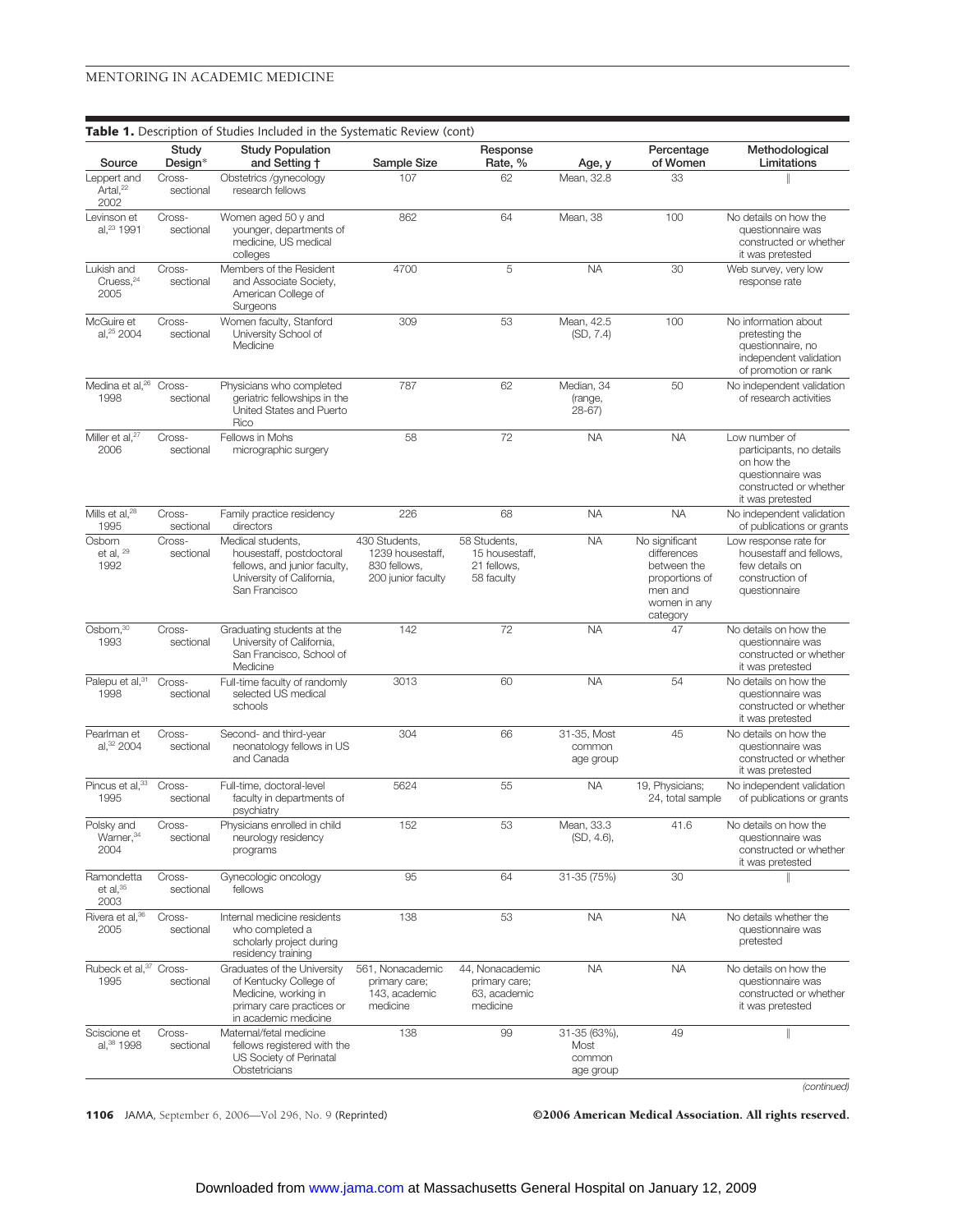|                                       | Table 1. Description of Studies Included in the Systematic Review (cont) |                                                                                                                                                                                    |             |                     |                                                 |                        |                                                                                                                                |
|---------------------------------------|--------------------------------------------------------------------------|------------------------------------------------------------------------------------------------------------------------------------------------------------------------------------|-------------|---------------------|-------------------------------------------------|------------------------|--------------------------------------------------------------------------------------------------------------------------------|
| Source                                | Study<br>Design*                                                         | <b>Study Population</b><br>and Setting +                                                                                                                                           | Sample Size | Response<br>Rate, % | Age, y                                          | Percentage<br>of Women | Methodological<br>Limitations                                                                                                  |
| Scribner et<br>al, 39 2005            | Cross-<br>sectional                                                      | Members of the US<br>Society of Gynecologic<br>Oncologists                                                                                                                         | 156         | 47                  | Mean, 38.1<br>(range,<br>$31 - 48$              | 57                     | Low response rate, no<br>details whether the<br>questionnaire was<br>pretested                                                 |
| Shapiro et al, <sup>40</sup><br>1991¶ | Cross-<br>sectional                                                      | Faculty in all approved<br>child and adolescent<br>programs functioning at<br>the US medical<br>colleges                                                                           | 622         | 79                  | 30-39 (33%);<br>40-49 (41%);<br>$\geq$ 50 (26%) | 29                     | No independent validation<br>of publications                                                                                   |
| Steiner et al, 44<br>2004#            | Cross-<br>sectional<br>study<br>with<br>nested<br>case-<br>control       | Graduates, National<br>Research Service<br>Award Program for<br>Research in Primary<br>Medical Care                                                                                | 215         | 65                  | Mean, 38<br>(SD, 5)                             | 49                     | Case-control study<br>nested within a survey,<br>no details whether the<br>questionnaire was<br>pretested                      |
| Stubbe, 45<br>2002                    | Cross-<br>sectional                                                      | Child and adolescent<br>psychiatrists                                                                                                                                              | 797         | 49                  | Mean, 35.3<br>(range,<br>$29 - 63$              | 47                     | Low response rate, no<br>details regarding<br>whether the<br>questionnaire was<br>pretested                                    |
| Thakur et al, <sup>46</sup><br>2001   | Cross-<br>sectional                                                      | Graduates, general<br>surgery program,<br>University of California,<br>Los Angeles                                                                                                 | 86          | 65                  | <b>NA</b>                                       | $\overline{4}$         | No details on how the<br>questionnaire was<br>constructed, whether it<br>was pretested, or when<br>the survey was<br>performed |
| Wakeford et<br>al, <sup>47</sup> 1985 | Cross-<br>sectional                                                      | Clinical university<br>professors, career<br>Medical Research<br>Council clinicians,<br>ex-Wellcome fellows,<br>and doctors in<br>research-oriented posts<br>in the United Kingdom | 378         | 69                  | 47                                              | 10                     | No details whether the<br>questionnaire was<br>pretested                                                                       |
| Weber et al, <sup>48</sup><br>2005    | Cross-<br>sectional                                                      | Female academic<br>surgeons in Germany                                                                                                                                             | 261         | 51                  | Mean 35.1<br>(range,<br>$27 - 54$               | 100                    | No details on how the<br>questionnaire was<br>constructed or whether<br>it was pretested                                       |
| Wise et al. <sup>49</sup><br>2004     | Cross-<br>sectional                                                      | Obstetrics/gynecology<br>faculty from 15 medical<br>schools in Canada                                                                                                              | 522         | 72                  | Mean, 43.4<br>(SD, 7.9)                         | 37                     | Assessed self-reported<br>time to promotion, no<br>independent validation<br>of this outcome                                   |
| Yu, 50 2003                           | Cross-<br>sectional                                                      | Students who completed<br>the training<br>requirements for adult<br>cardiology at the<br>University of Toronto,<br>Canada                                                          | 45          | 51                  | <b>NA</b>                                       | <b>NA</b>              | Small sample size, no<br>details regarding<br>whether the<br>questionnaire was<br>pretested                                    |

Abbreviation: NA, not available.<br>\*Cross-sectional studies include surveys done at one point in time; the cohort study identifies individuals with a defined exposure to mentorship; before and after case series include those studies that report on a select population without a comparison group.

†Settings are in the United States unless specifically noted.<br>‡The preceptoring program lasted for 1 year and had a goal of orienting new faculty; the mentoring program continued as long as the participants desired and had development and progression.

§Mean response rate following 5 evaluation rounds.<br>||No methodological deficits were identified.<br>¶Shapiro<sup>40</sup> and Mrazek<sup>41</sup> report on the same study.<br>#Steiner,<sup>42</sup> Curtis,<sup>43</sup> and Steiner<sup>44</sup> report on the same study.

mentor, and 75 (27%) described independently initiating the mentormentee relationship.45

# **Prevalence and Perceived Importance of Mentorship**

Fifteen studies examined the prevalence of mentorship among medical students and physicians (**TABLE 2**).\* The prevalence ranged from 19% of adolescent medicine faculty who reported currently having a mentor<sup>19</sup> to 93% of primary care research fellows who re-

ported having a mentor.<sup>42</sup> In 1 study that focused on the prevalence of mentorship at the undergraduate level, 36% of the third- and fourth-year medical students reported having a mentor.<sup>13</sup>

Four studies described the general importance of mentorship (TABLE 3).<sup>19,25,45,46</sup> \*References 13, 15, 16, 19, 22, 29, 31, 32, 35, 36, 38, portance of mentorship (TABLE 3).

39, 42, 45, 49.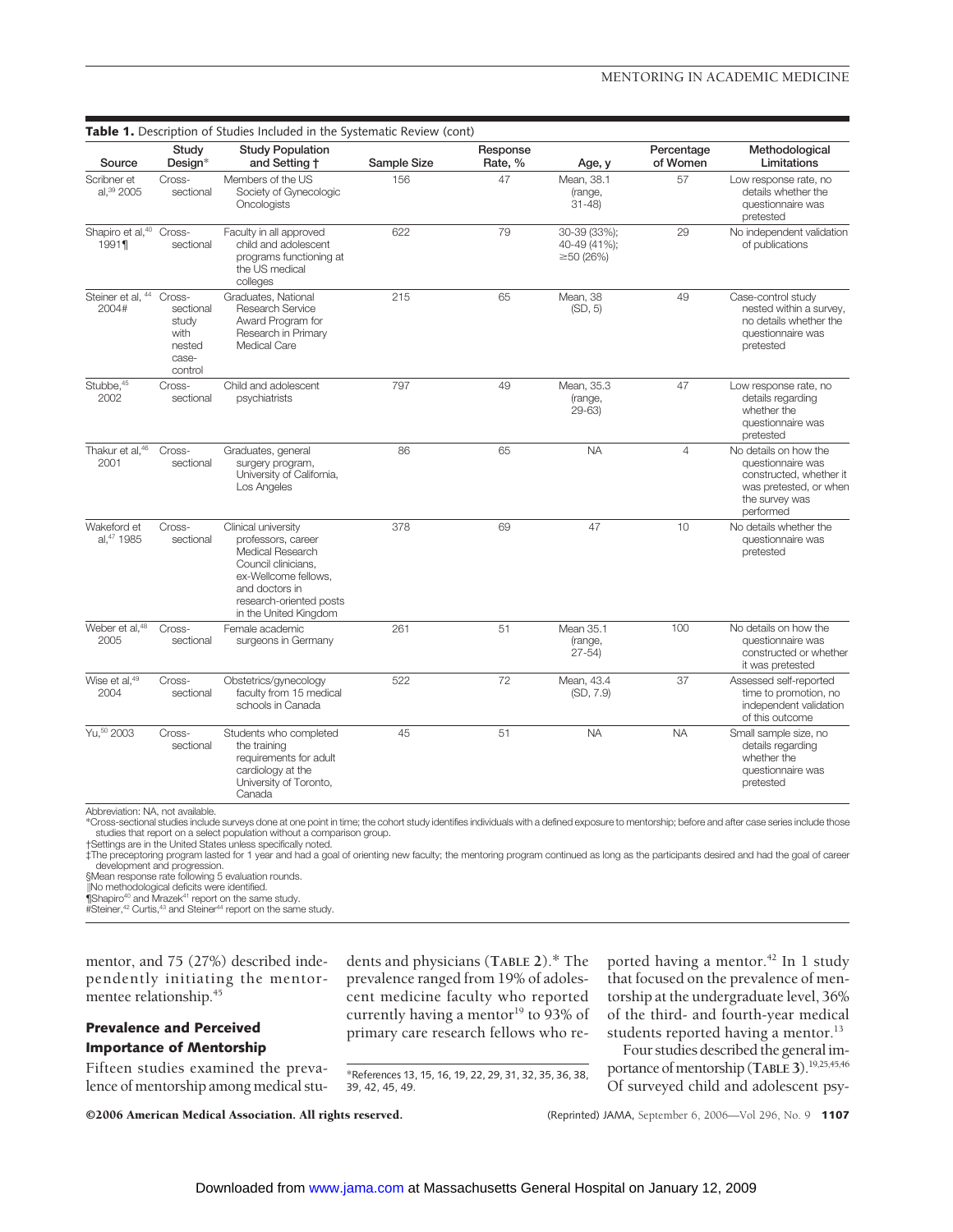| Source<br><b>Study Population</b><br>Outcome                                                                                                                                                                                                        | Prevalence, %  |
|-----------------------------------------------------------------------------------------------------------------------------------------------------------------------------------------------------------------------------------------------------|----------------|
| Had a mentor<br>Aaqaard and<br>Third- and fourth-year<br>Hauer, <sup>13</sup><br>medical students<br>2003                                                                                                                                           | 36             |
| Caniano et al, <sup>15</sup><br>Women pediatric<br>Had a senior faculty mentor<br>2004<br>Never had a mentor<br>surgeons                                                                                                                            | 84<br>16       |
| Coleman et al, <sup>16</sup><br>Obstetrics/gynecology<br>Had a mentor in first postgraduate<br>2005<br>residents<br>year<br>Had a mentor in fourth<br>postgraduate year                                                                             | 50<br>67       |
| Genuardi and<br>Adolescent medicine<br>Had a mentor during their<br>Zenni, <sup>19</sup><br>adolescent medicine training<br>faculty<br>2001<br>Currently with a mentor                                                                              | 59<br>19       |
| Leppert and<br>Obstetrics/gynecology<br>Had a mentor during first 5 years<br>Artal, <sup>22</sup> 2002<br>research fellows<br>after fellowship<br>Had a mentor 6 or more years<br>after fellowship                                                  | 60<br>51       |
| Osborn et al, <sup>29</sup><br>Postdoctoral fellows<br>Had a mentor at some point<br>1992<br>in their career                                                                                                                                        | 86             |
| Palepu et al, 31<br>Full-time faculty of<br>Junior faculty received mentoring<br>1998<br>medical schools                                                                                                                                            | 54             |
| Second- and<br>Pearlman<br>Had a mentor<br>et al, 32 2004<br>Felt they had a "strong mentorship"<br>third-year<br>neonatology<br>relationship<br>fellows<br>Believed that there were members<br>of the faculty who could<br>provide good mentorship | 80<br>66<br>95 |
| Gynecologic oncology<br>Had a clinical mentor<br>Ramondetta<br>et al. <sup>35</sup> 2003<br>fellows<br>Had a basic science mentor<br>Had both a clinical and a basic<br>science mentor                                                              | 66<br>75<br>51 |
| Rivera et al, 36<br>Internal medicine<br>Worked with a mentor during<br>2005<br>residents<br>their training                                                                                                                                         | 77             |
| Sciscione<br>Maternal/fetal<br>Had a mentor<br>et al, 38 1998<br>medicine fellows                                                                                                                                                                   | 68             |
| Scribner et al, 39<br>Gynecologic<br>Reported adequate mentorship<br>2005<br>oncologists                                                                                                                                                            | 80             |
| Steiner et al, <sup>42</sup><br>Had a mentor<br>Primary care research<br>Had a "particularly influential<br>2002<br>fellows<br>mentor"                                                                                                              | 93<br>73       |
| Stubbe, 45 2002<br>Child and adolescent<br>Had a mentor during their training<br>psychiatrists                                                                                                                                                      | 75             |
| Wise et al, <sup>49</sup><br>Obstetricians/<br>Women who had someone they<br>2004<br>gynecologists<br>considered a mentor<br>Men who had someone they<br>considered a mentor                                                                        | 42<br>46       |

| <b>Study Population</b>                      | Outcome                                                                                                                                       | nesuit<br>(Prevalence<br>or Score) |
|----------------------------------------------|-----------------------------------------------------------------------------------------------------------------------------------------------|------------------------------------|
| Adolescent medicine<br>faculty               | Described their mentor as<br>important                                                                                                        | 95%                                |
| Women faculty at<br>medical school           | Rated departmental mentoring as<br>the most important resource<br>and support<br>Mean (SD) rating of importance of<br>departmental mentoring* | 21%<br>4.13(1.16)                  |
| Child and adolescent<br>psychiatrists        | Identified faculty and mentors as<br>the most important aspect of<br>training experience                                                      | 16%                                |
| Graduates from<br>general surgery<br>program | Identified mentor quidance as<br>important in personal<br>development                                                                         | 40%                                |
|                                              |                                                                                                                                               |                                    |

\*On a 5-point scale from 1 = not important at all to 5 = very important.

**1108** JAMA, September 6, 2006—Vol 296, No. 9 (Reprinted) ©2006 American Medical Association. All rights reserved.

chiatrists, 16% identified mentors as the most important aspect of their training experience.<sup>45</sup> Among adolescent medicine faculty, 95% of the respondents described their mentor as important to them<sup>19</sup>

Perceived importance of mentorship was related to career satisfaction. In a study of maternal/fetal medicine fellows in the United States,<sup>38</sup> the presence of a mentor was associated with satisfaction with their fellowship (OR, 5.83; 95% CI, 2.42-14.08). In a survey of faculty from 24 US medical schools,<sup>31</sup> faculty members with mentors had significantly higher career-satisfaction scores than those without mentors (mean score, 62.6 vs 59.5 on a scale range from 20-100; *P*<.003).

# **Impact of Mentorship on Personal Development and Career Guidance**

Eight studies reported the influence of mentorship on personal development and career guidance.11-13,16,22,45,49,50 Five studies found that mentors were seen as an important career-enhancing factor for medical students, fellows, and staff physicians in various disciplines (**TABLE 4**).13,16,22,45,50 A study of Canadian obstetrics/gynecology fellows found that those who reported they had a mentor were more likely to achieve a promotion (hazard ratio, 2.33; 95%  $CI, 1.36-3.99$ .  $49$ 

Two studies described the effect of academic mentoring programs on professional development.<sup>11,12</sup> Illes et al<sup>11</sup> assessed a mentoring program for radiology junior faculty at the Stanford University School of Medicine in their before and after case series. The program was voluntary with formal mentoring meetings every 6 months. Participants rated their satisfaction with mentoring meetings and the relative importance of major professional issues that emerged in their discussions (Table 4). Annual review of junior faculty performance in the areas of research, teaching, and patient care showedimprovementin 52% of program participants in research, 26% in teaching, and 6% in patient care from first monitoring meeting to either promotion or end of study.<sup>11</sup> However, no con-

**Result**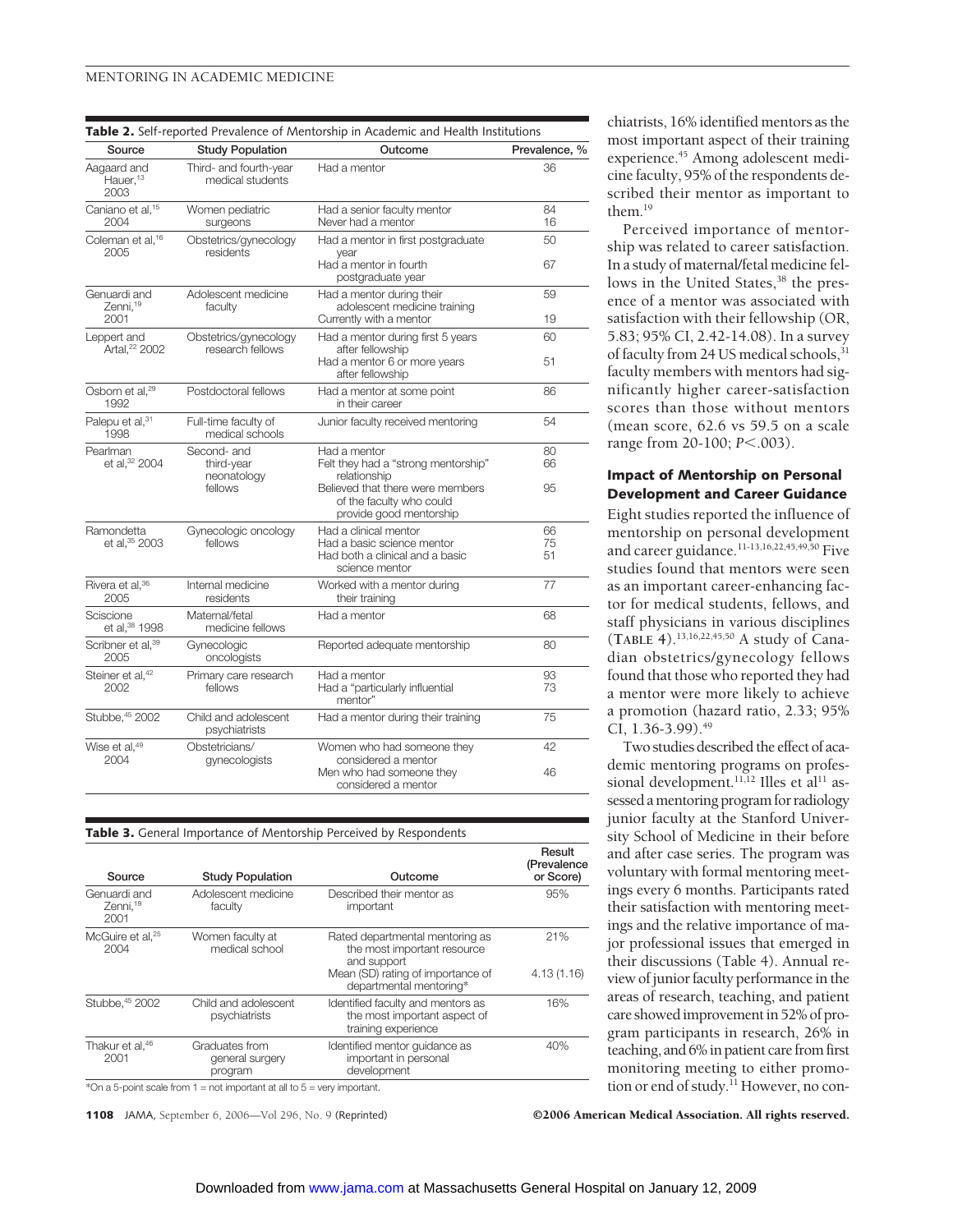trol group was available for comparison. Wingard et al<sup>12</sup> evaluated a structured mentoring program for junior faculty at the University of California San Diego in a before and after study. The program was multifaceted and included professional development workshops, career planning, counseling sessions, formal mentoring, and community network building. The program significantly increased self-assessed confidence in participants' academic roles and skills in several areas including professional development, education, and administration, with increase in selfefficacy scores of 52%, 33%, and 76%, respectively.

#### **Impact of Mentorship on Specialty Choice, Academic Career Choice, and Retention**

Nine studies described the impact of mentorship on specialty choice, 4 on academic career choice,  $27,32,35,38$  and 2 studies focused on retention in academic medicine (**TABLE 5**).† Mentorship was reported to be an influential factor in the selection of specialty. Respondents working in academic medicine rated the importance of the mentor in their career choices higher than respondents working in nonacademic primary care settings (mean score 2.36 vs. 1.82 on a 5-point scale; *P*<.001).<sup>37</sup>

Four studies explored the relationship between mentorship and the mentees' interest in entering academic medicine. Pearlman et al<sup>32</sup> found a significant correlation between the presence of a mentor and a plan to enter academics among neonatal/perinatal fellows (*P*=.01). In a study of the US maternal/ fetal medicine fellows,38 the presence of a mentor was associated with a fellow's desire to enter academic practice (41.8% vs. 21.5%; calculated OR, 2.81; 95% CI, 1.21-6.51). However, expectation about future practice type among US gynecologic oncology fellows was not associated with having a clinical or research mentor.35 Miller et  $al<sup>27</sup>$  found that whether entering aca-

†References 9, 12, 13, 14, 21, 24, 26, 27, 30, 32, 34, 35, 37, 38, 46.

demics or private practice, dermatology micrographic surgeryfellows placed equivalent importance on the influence of mentorship from the fellowship director on their career choice.

Two studies explored the association between mentorship and faculty retention. Benson et al<sup>9</sup> reported on a 2-tiered program consisting of 1 year of preceptoring with the goal of orienting newfaculty, and mentoring for junior faculty who had been with the organization for atleastayear.The study showed that 38% of junior faculty who did not form preceptoring partnerships left the organi-

zation, compared with 15% of those who formed preceptoring partnerships (*P*=.12).The report did not provide any data on the retention of those who formed mentoring partnerships. At the University of California San Diego, 85% of mentoring program participants remained at their home institution, and 93% remained in academic medicine, $12$  but there was no control group available for comparison.

# **Impact of Mentorship on Research Development and Productivity**

Twenty-one studies described the impact of mentoring on research devel-

**Result**

**Table 4.** Impact of Mentorship on Personal Development and Career Guidance

| Source                                      | <b>Study Population</b>                                                    | Outcome                                                                                                                                                                                                                  | (Prevalence,<br><b>Evaluation Score,</b><br>P Value, or<br><b>Hazard Ratio)</b> |
|---------------------------------------------|----------------------------------------------------------------------------|--------------------------------------------------------------------------------------------------------------------------------------------------------------------------------------------------------------------------|---------------------------------------------------------------------------------|
| Illes et al. $11$<br>2000                   | Junior faculty from<br>radiology<br>department                             | Range of median ratings for overall<br>value of mentoring meetings*<br>Range of median ratings for<br>importance of academic<br>progress and research in<br>mentoring discussions*                                       | $8 - 10$<br>$8.5 - 10$                                                          |
| Wingard et al, <sup>12</sup><br>2004        | Junior faculty at<br>medical school                                        | Increased confidence in<br>professional development+<br>Increased confidence in<br>education <sup>+</sup><br>Increased confidence in<br>administration+                                                                  | 19.9 (52%); P<.001<br>14.1 (33%); P<.001<br>22.1 (76%); P<.001                  |
| Aagaard and<br>Hauer, <sup>13</sup><br>2003 | Third- and fourth-year<br>medical students                                 | Identified mentors as providers of<br>opportunities aiding in career<br>advancement                                                                                                                                      | 83%                                                                             |
| Coleman et al, <sup>16</sup><br>2005        | Obstetrics/gynecology<br>residents                                         | Reported that their mentor actively<br>advised and fostered their<br>independent career goals<br>intermittently<br>Reported that their mentor<br>consistently critiqued their<br>scientific or clinical/teaching<br>work | 45%<br>23%                                                                      |
|                                             |                                                                            | Reported that their mentor never<br>critiqued their work                                                                                                                                                                 | 19%                                                                             |
| Leppert and<br>Artal, <sup>22</sup><br>2002 | Obstetrics/gynecology<br>research fellows                                  | Indicated that the most<br>career-enhancing factor was<br>mentoring                                                                                                                                                      | 40%                                                                             |
| Stubbe, 45 2002                             | Child and adolescent<br>psychiatrists                                      | Identified mentor as the most<br>helpful in career guidance and<br>support                                                                                                                                               | 30%                                                                             |
| Wise et al, <sup>49</sup><br>2004           | Obstetrician/<br>gynecologists at<br>medical facilities                    | Likelihood of achieving promotion‡                                                                                                                                                                                       | Hazard ratio, 2.33;<br>95% confidence<br>interval. 1.36-3.99                    |
| Yu, 50 2003                                 | Students who<br>completed training<br>requirements for<br>adult cardiology | Mean rating (SD) of the importance<br>of mentor support and<br>quidance in the development<br>of a career in cardiovascular<br>research                                                                                  | 4.26(0.89)                                                                      |
|                                             |                                                                            |                                                                                                                                                                                                                          |                                                                                 |

\*On a scale from 1 = not important to 10 = extremely important; range of data from 5 evaluation rounds.<br>†Mean difference (percentage change) of self-efficacy scores (all scales were 7-point Likert scales: for professional opment 10 items, score range, 10-70; for confidence in education and for confidence in administration 8 items, score

range, 8-56) before and after mentoring program.

‡Respondents with mentor vs those without mentor.

 $§$ On a 5-point scale from 1 = strong disagreement to 5 = strong agreement.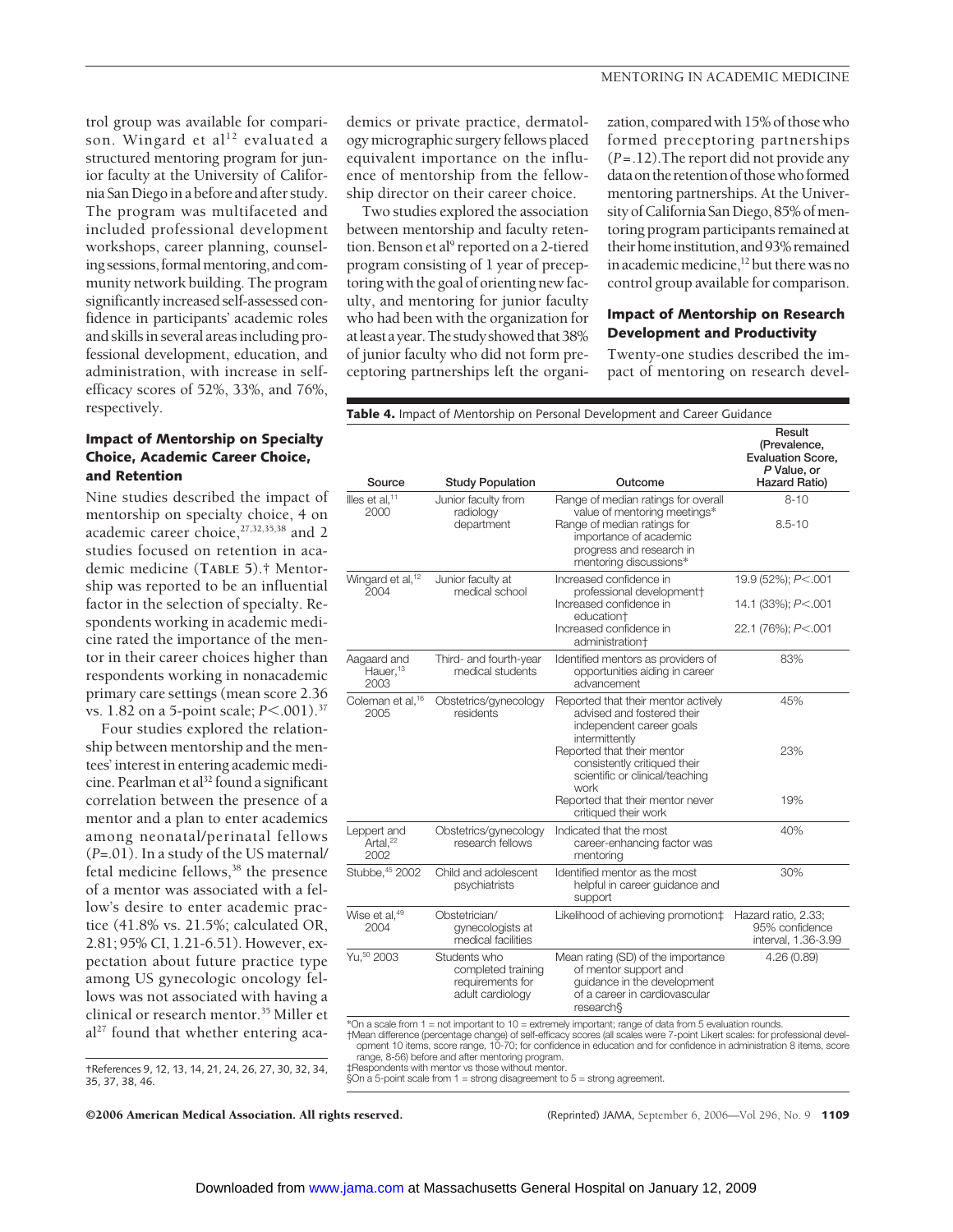opment and productivity. An apparent effect of mentoring was observed on research career guidance, productivity, and success (**TABLE 6**).‡ Mentors increased mentees' self-confidence<sup>12</sup> and provided support and resources for research activities.<sup>13,31,45</sup> Respondents who had a mentor were more likely to allocate more time to research<sup>23,31,44</sup>; they were more productive in research in

41, 43-47.

terms of number of publications and grants,11,23,32,35,43,44 and were more likely to complete their thesis.<sup>38</sup> Lack of mentorship was identified as a specific barrier to completing scholarly projects and publication.<sup>17,36,39</sup> A survey with a nested case-control study found an association between having a mentor and having a research grant as a principal investigator (OR range,  $2.1-3.1$ ).<sup>43,44</sup> The influence of a mentor was an important motivating factor in pursuing re-

search fellows who had had a mentor were more likely to provide mentorship to others (multivariate OR, 8.9; 95% CI, 1.8-42.4).<sup>44</sup>

#### **Differences by Sex in the Mentorship Experience**

#References 11-13, 17, 18, 20, 23, 31-33, 35, 36, 38-<br>
search training or career.<sup>18,20,33,40,47</sup> Re- intervention to eliminate some of these Three studies explored mentorship experiences of women physicians,<sup>15,23,48</sup> 6 studies explored differences between sexes in the mentorship experience,13,16,29-31,49 and 1 study evaluated an

#### **Table 5.** Impact of Mentorship on Specialty and Academic Career Choice

| Source                                    | <b>Study Population</b>                                      | Outcome                                                                                                                                                                                                            | Result<br>(Prevalence, Score,<br>or P Value)                                              |
|-------------------------------------------|--------------------------------------------------------------|--------------------------------------------------------------------------------------------------------------------------------------------------------------------------------------------------------------------|-------------------------------------------------------------------------------------------|
|                                           |                                                              | Impact on Specialty Choice                                                                                                                                                                                         |                                                                                           |
| Aagaard and<br>Hauer, <sup>13</sup> 2003  | Third- and fourth-year medical students                      | Advised by a mentor on specialty choice<br>Advised by a mentor on residency choice                                                                                                                                 | 98%<br>78%                                                                                |
| Caiola and Litaker, <sup>14</sup><br>2000 | General internal medicine fellows                            | Availability of mentor as most important selection factor<br>Availability of mentor as 1 of 3 most important selection<br>factors<br>Availability of mentor as "important" or "very important"<br>selection factor | 15%<br>45%<br>85%                                                                         |
|                                           |                                                              | Mean score (SD) of importance*                                                                                                                                                                                     | 4.37 (0.84)                                                                               |
| Ko et al, <sup>21</sup> 1998              | Surgeons                                                     | Influenced by a mentor in their specialty choice                                                                                                                                                                   | 56%                                                                                       |
| Lukish and<br>Cruess, <sup>24</sup> 2005  | Resident surgeons                                            | Reported that mentorship played an important role in their<br>decision to pursue surgical training                                                                                                                 | 49%                                                                                       |
| Medina et al, <sup>26</sup> 1998          | Physicians who completed geriatric<br>fellowships            | Influenced by a role model or mentor in their specialty choice                                                                                                                                                     | 48%                                                                                       |
| Osborn, 30 1993                           | Students graduating from medical school                      | Rating of importance of mentor in specialty choicet                                                                                                                                                                | 1.95                                                                                      |
| Polsky and<br>Werner, 34 2004             | Physicians enrolled in child neurology<br>residency programs | Indicated mentor as the most influential exposure to child<br>neurology                                                                                                                                            | 20%                                                                                       |
| Rubeck et al. <sup>37</sup><br>1995       | Medical school graduates                                     | Rating of influence of mentor on career choices in academic<br>medicine vs nonacademic primary care‡                                                                                                               | 2.36 vs 1.82;<br>P<.001                                                                   |
| Thakur et al, <sup>46</sup> 2001          | Graduates from general surgery program                       | Influenced by a mentor in specialty choice<br>Influenced by a mentor in subspecialty choice<br>Influenced by a mentor in career choice                                                                             | 45%<br>44%<br>65%                                                                         |
|                                           |                                                              | Impact on Academic Career Choice and Retention                                                                                                                                                                     |                                                                                           |
| Benson et al, <sup>9</sup> 2002           | Junior faculty at medical school                             | Left their organization§                                                                                                                                                                                           | 15% vs 38%;<br>$P = .12$                                                                  |
| Wingard et al, <sup>12</sup><br>2004      | Junior faculty at medical school                             | Retention of junior faculty at their home institution<br>Retention of junior faculty in academic medicine                                                                                                          | 85%<br>93%                                                                                |
| Miller et al, <sup>27</sup> 2006          | Fellows in micrographic surgery                              | Difference between fellows who entered academia and<br>private practice in rating of importance of influence of<br>mentorship from their fellowship director                                                       | Not statistically significant                                                             |
| Pearlman et al. <sup>32</sup><br>2004     | Second- and third-year neonatology<br>fellows                | Correlation between presence of a mentor and plans for<br>beginning an academic career                                                                                                                             | $P = .01$                                                                                 |
| Ramondetta et al, 35<br>2003              | Gynecologic oncology fellows                                 | Association between having a clinical or research mentor<br>and expectation about future type of practice                                                                                                          | Not statistically significant                                                             |
| Sciscione et al, <sup>38</sup><br>1998    | Maternal/fetal medicine fellows                              | Expressed desire to enter academic practice#                                                                                                                                                                       | 41.8% vs 21.5%; $P = .01$ ;<br>odds ratio, 2.81; 95%<br>confidence interval,<br>1.21-6.51 |

\*On a 5-point scale from  $1 = not$  very important to  $5 =$  very important.

†On a 5-point scale from 1 = very important to 5 = unimportant; results presented as mean value, SD not stated.

‡On a 5-point scale from 0 = not important to 4 = critically important, results presented as mean values, SD not stated.

§Respondents who formed a preceptorship relationship vs those who did not form one (the preceptoring program lasted for 1 year and had a goal of orienting new faculty).<br>∥Study provided neither exact P value nor numerical r

¶Study provided only *P* values without a numerical result.

#Respondents with mentor vs those without mentor.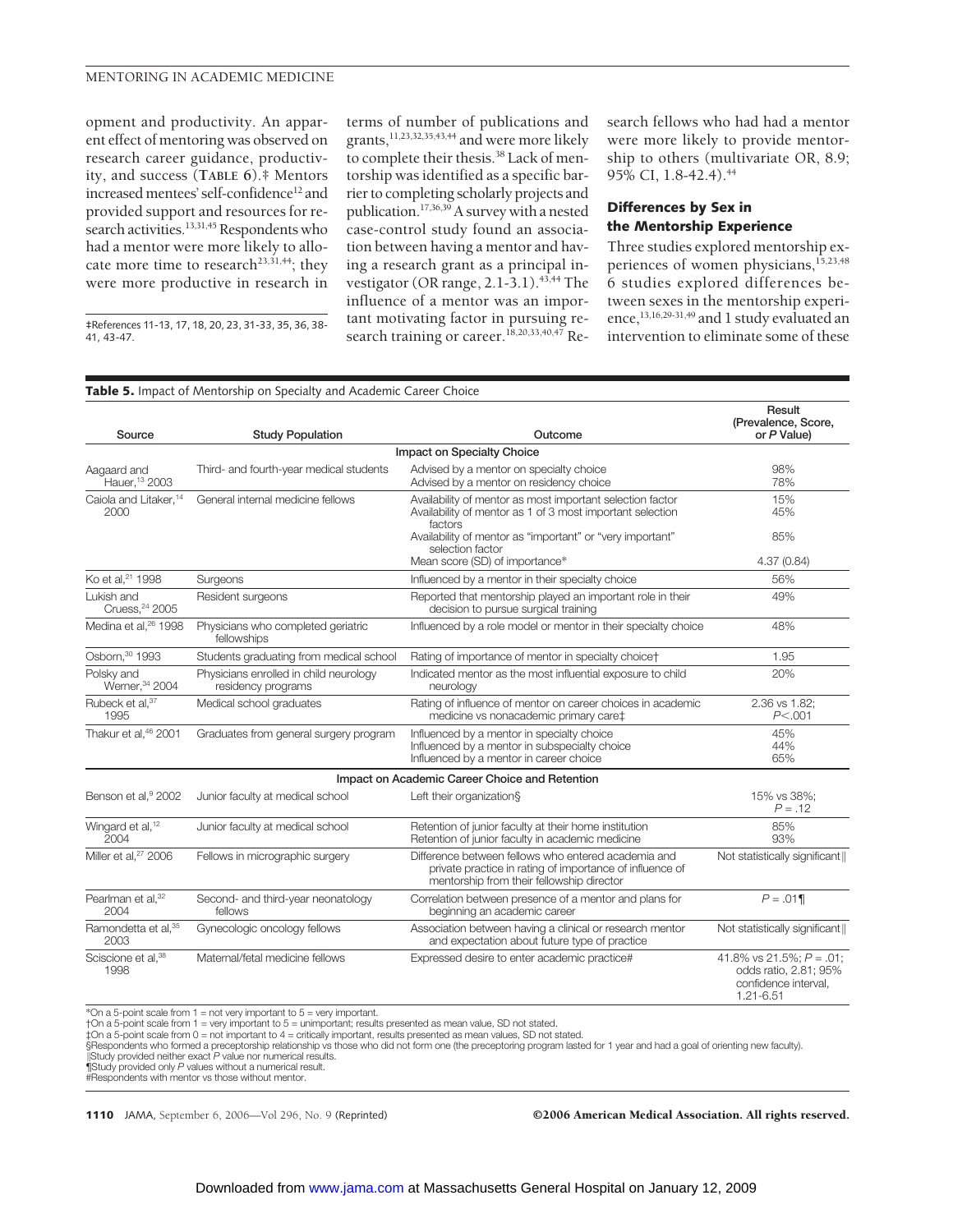|                                                   |                                                                               | Table 6. Impact of Mentoring on Research Development and Research Career Guidance, and Research Productivity and Success                                                                                  |                                                                                    |
|---------------------------------------------------|-------------------------------------------------------------------------------|-----------------------------------------------------------------------------------------------------------------------------------------------------------------------------------------------------------|------------------------------------------------------------------------------------|
| Source                                            | <b>Study Population</b>                                                       | Outcome                                                                                                                                                                                                   | Result<br>(Prevalence, Score,<br>P Value, or OR)                                   |
|                                                   |                                                                               | Impact on Research Development and Career Guidance                                                                                                                                                        |                                                                                    |
| Wingard et al, <sup>12</sup><br>2004              | Junior faculty of medical school                                              | Reported increased confidence in research after<br>mentoring program                                                                                                                                      | 20%                                                                                |
| Aagaard and<br>Hauer, <sup>13</sup> 2003          | Third- and fourth-year medical students                                       | Identified mentors as providing research<br>opportunities                                                                                                                                                 | 60%                                                                                |
|                                                   |                                                                               | Identified mentors as providing collaboration on<br>research projects                                                                                                                                     | 58%                                                                                |
|                                                   |                                                                               | Identified mentors as providing resources                                                                                                                                                                 | 39%                                                                                |
| El-Guebaly and<br>Atkinson, <sup>18</sup><br>1996 | Academic faculty at departments<br>of psychiatry                              | Mean rating (SD) of "time with mentor" as a factor<br>influencing desire for research training*                                                                                                           | $2.54(0.61)$ *                                                                     |
| Hueston and<br>Mainous, <sup>20</sup> 1996        | Community-based family medicine<br>researchers                                | Identified availability of mentoring as<br>motivating/encouraging factor in research                                                                                                                      | 42%                                                                                |
| Palepu et al, <sup>31</sup> 1998                  | Full-time faculty of medical schools                                          | Mean rating (SD) adequacy of institutional support<br>for researcht<br>Mean rating (SD) research preparation and<br>research skillst                                                                      | $3.4$ (1.4) vs $2.7$ (1.4);<br>P< 0.001<br>3.8 vs 2.9 (SD not stated);<br>P< 0.001 |
| Pincus et al, 33 1995                             | Full-time, doctoral-level faculty<br>in psychiatry departments                | Identified "outstanding professor or mentor" as<br>most influential factor in decision to obtain<br>research training                                                                                     | 37.9% MDs;<br>26.2% MD/PhDs                                                        |
|                                                   |                                                                               | Scored "time with mentor" as "extremely important"<br>or "important" characteristic of research training                                                                                                  | 94.8%                                                                              |
| Shapiro et al, <sup>40</sup><br>1991              | Faculty in child and adolescent programs<br>at medical colleges               | Identified "outstanding professor or mentor" as most<br>influential factor in pursuing research career                                                                                                    | 38%                                                                                |
| Stubbe, 45 2002                                   | Child and adolescent psychiatrists                                            | Reported that promoting research was the way in<br>which the mentor was most helpful                                                                                                                      | 12%                                                                                |
| Thakur et al, <sup>46</sup> 2001                  | Graduates from general surgery program                                        | Identified mentor guidance as important for research<br>development                                                                                                                                       | 38%                                                                                |
| Wakeford et al, <sup>47</sup><br>1985             | Clinical professors, career clinicians,<br>fellows in research-oriented posts | Reported that mentor "greatly" influenced them<br>towards research                                                                                                                                        | 27%                                                                                |
|                                                   |                                                                               | Reported that mentor influenced them "quite a lot"                                                                                                                                                        | 32%                                                                                |
|                                                   |                                                                               | Impact on Research Productivity and Success                                                                                                                                                               |                                                                                    |
| Illes et al, $11$ 2000                            | Junior faculty from radiology department                                      | Increase in research performance from first<br>monitoring meeting at first-year evaluation point<br>Increase in research performance from first<br>monitoring meeting at promotion or end of<br>follow-up | 35%‡<br>52%‡                                                                       |
| Aagaard and                                       | Third- and fourth-year medical students                                       | Association between having a mentor and                                                                                                                                                                   | OR, 4.8; 95% CI, 1.4-16.7                                                          |
| Hauer, <sup>13</sup> 2003                         |                                                                               | conducting research before medical school<br>Association between having a mentor and<br>conducting research during medical school                                                                         | OR, 2.4; 95% CI, 1.1-5.6                                                           |
| Donaldson and<br>Cresswell, <sup>17</sup><br>1996 | Public health trainees                                                        | Identified lack of mentor as specific barrier<br>to publication                                                                                                                                           | 58%                                                                                |
| Levinson et al, <sup>23</sup><br>1991             | Women in departments of medicine                                              | Influence of mentor:<br>Mean number of publications\$<br>Estimated time allocated to research§                                                                                                            | 13.1 vs 10.3; P<.05<br>26% vs 21%; P<.01                                           |
| Palepu et al, <sup>31</sup> 1998                  | Full-time faculty of medical schools                                          | Influence of mentor:<br>Estimated time allocated to research§<br>Mean number of peer-reviewed publications§<br>Likelihood of getting<br>a research grant§                                                 | 28% vs 15%; P<.001<br>12.5 vs 13.5 (NS)   <br>OR, 1.5; 95% CI, 1.1-2.0             |
| Pearlman et al, <sup>32</sup><br>2004             | Second- and third-year neonatology<br>fellows                                 | Correlation between presence of a mentor and<br>successful completion of research requirement                                                                                                             | $P = .09$                                                                          |
| Ramondetta et al, <sup>35</sup><br>2003           | Gynecologic oncology fellows                                                  | Association between having mentor and number of<br>projects undertaken                                                                                                                                    | $P = .19$                                                                          |
|                                                   |                                                                               | Association between having mentor and the<br>expectation of completing the thesis                                                                                                                         | $P = .43$                                                                          |
|                                                   |                                                                               | Association between having mentor and expectation<br>of submitting the thesis for publication prior to<br>the completion of fellowship<br>Association between having mentor and expectation               | $P = .67$<br>$P = .002$                                                            |
|                                                   |                                                                               | of completing the thesis prior to finishing<br>the fellowship                                                                                                                                             |                                                                                    |

*(continued)*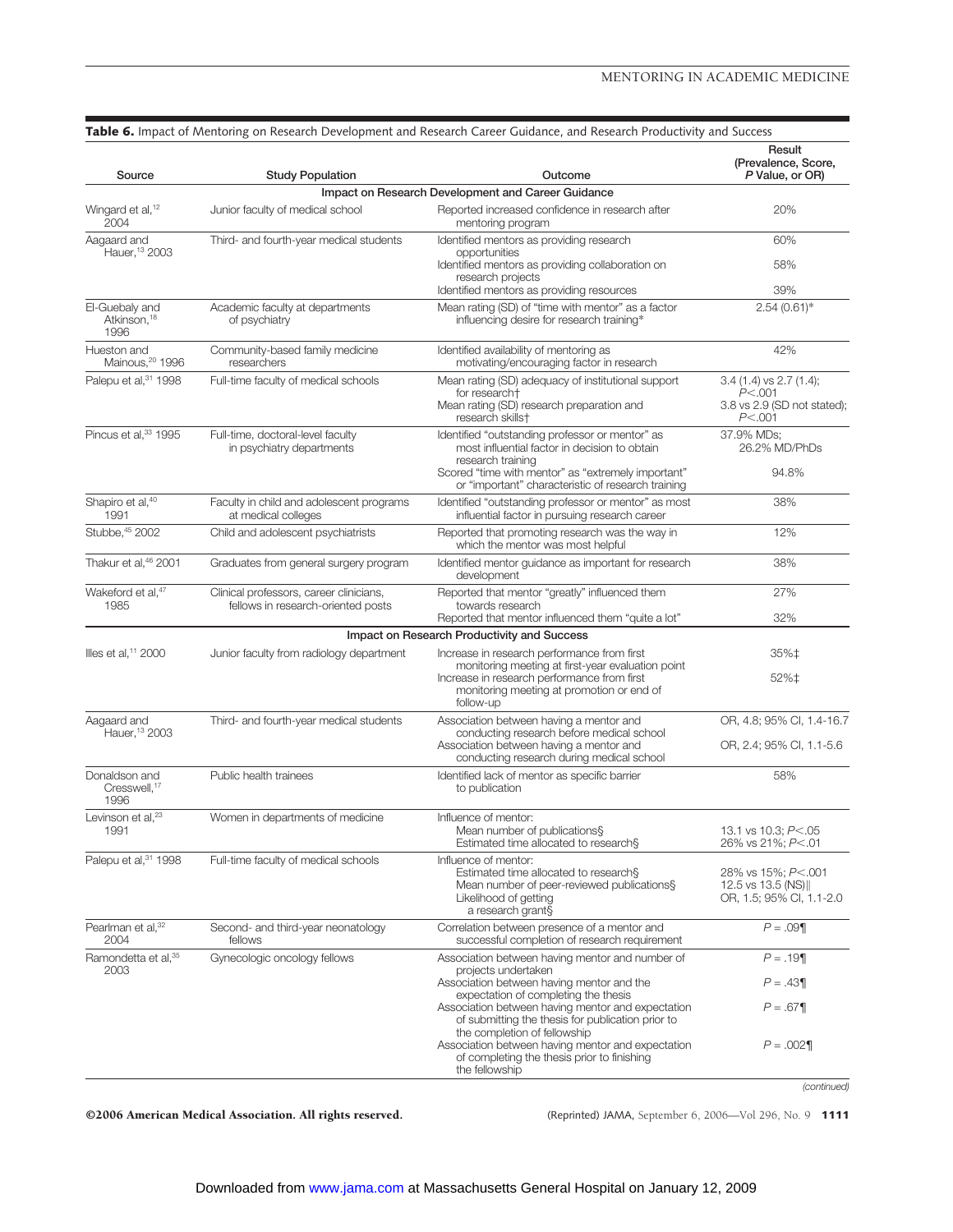| Source                                 | <b>Study Population</b>                                          | Outcome                                                                                                                                                                                                        | Result<br>(Prevalence, Score,<br>P Value, or OR)      |
|----------------------------------------|------------------------------------------------------------------|----------------------------------------------------------------------------------------------------------------------------------------------------------------------------------------------------------------|-------------------------------------------------------|
|                                        |                                                                  | Impact on Research Productivity and Success (cont)                                                                                                                                                             |                                                       |
| Rivera et al, <sup>36</sup> 2005       | Internal medicine residents                                      | Identified lack of mentor as a barrier to completing<br>scholarly project                                                                                                                                      | 25%                                                   |
| Sciscione et al, <sup>38</sup><br>1998 | Maternal/fetal medicine fellows                                  | Likelihood of predicted thesis completion§                                                                                                                                                                     | 83.5% vs 52.3%; P<.001                                |
| Scribner et al, <sup>39</sup><br>2005  | Gynecologic oncologists                                          | Cited lack of mentorship as primary reason<br>for not publishing in spite of having done<br>laboratory research                                                                                                | 47%                                                   |
| Mrazek et al, <sup>41</sup> 1991       | Faculty in child and adolescent programs<br>at medical colleges  | Identified a relationship with a mentor as "strongly<br>important" for research success                                                                                                                        | 70%                                                   |
| Curtis et al, <sup>43</sup> 2003       | Participants of a fellowship program in<br>primary care research | Association between having an influential mentor and<br>publishing more than 1 research paper per year<br>Association between having an influential mentor and<br>having any grant as a principal investigator | OR, 4.0; 95% CI, 1.1-4.1<br>OR, 3.1; 95% CI, 1.3-7.6  |
| Steiner et al, <sup>44</sup> 2004      | Primary care research fellows                                    | Association between receipt of influential<br>and sustained mentorship and spending<br>40% or more effort on research<br>Association between receipt of influential and                                        | OR, 2.7; 95% Cl, 1.0-7.5<br>OR, 8.9; 95% CI, 1.8-42.4 |
|                                        |                                                                  | sustained mentorship and providing research<br>mentorship to others<br>Association between receipt of influential and<br>sustained mentorship and publishing 1 or more<br>papers per year                      | OR, 5.2; 95% CI, 1.5-18.4                             |
|                                        | ALL CHARGE OF CONSTRUCTION OF MOTOR CHARGES IN ORDER THE CHA     | Association between receipt of influential and<br>sustained mentorship and having a federal grant<br>as a primary investigator                                                                                 | OR, 2.1; 95% CI, 0.7-6.1                              |

Abbreviations: CI, confidence interval; NS, not significant; OR, odds ratio. \*Rated on a 4-point scale from 1 = not important at all to 4 = extremely important.

†Respondents with a mentor vs those without a mentor, on a 6-point scale from 1 = very poor to 6 = exceptional.

‡Proportion of junior faculty with increase in research performance greater than 0.5 points on a scale from 1 = low to 5 = high.

§Respondents with a mentor vs those without mentor.

Study did not provide the exact *P* value.

¶Study provided only *P* values without a numerical result. Relationships between variables of interest were assessed by *t* test for continuous variables for the association between having a mentor and the number of projects undertaken, and by  $\chi^2$  test for continuous variables for the associations between having a mentor and the expectations of completing the thesis,<br>submitting the thesis for publication

differences.10 A survey of third- and fourth-year medical students at the University of California San Francisco<sup>13</sup> found that 40% of men and 33% of women had mentors (calculated OR, 1.32; 95% CI, 0.77-2.27). Graduating students from the same school rated having a research mentor as the most important factor that influenced their specialty choice (1.95 on a 5-point scale ranging from 1 [very important] to 5 [unimportant]), but there was no difference between men and women.30

In a survey of medical students, housestaff, fellows, and junior faculty at the University of California San Francisco,<sup>29</sup> 22% of women junior faculty and 21% of women on housestaff had never had a professional mentor; the same was true for 9% of men junior faculty and 16.5% of men on housestaff. There was no mentor reported in their current position at the university for 43% of the housestaff (same for

men and women) and 45% of the women junior faculty; the result for men junior faculty was not given. Men were 3 times as likely as women to describe a relationship with a mentor as a positive experience that influenced their careers. Negative experiences most often mentioned by both sexes were lack of funding and lack of a mentor: 24% of the women identified the lack of a mentor as 1 of the 2 most negative experiences they had in their careers.

Coleman et al<sup>16</sup> explored differences in perceptions of mentoring by surveying US obstetrics/gynecology residents by race and sex in a survey study. White women reported that they did not currently have a mentor more often than any other group of residents (59.8% vs 68.1% reported by white men; *P*<.001). Among Hispanic and African American residents, men reported more active and consistent advising than women (30.3% vs 27%; *P* value not stated).

There were some differences by sex among faculty in perception of the impact of mentorship on success. In a survey of obstetricians/gynecologists on Canadian medical faculties,<sup>49</sup> women were more likely than men to indicate that they perceived a lack of a mentor to be a barrier to their promotion (42% vs  $24\%; P < .001$ ), although there was no difference by sex in prevalence of having a mentor (42% of women vs 46% of men). Having a mentor was associated with a higher likelihood of promotion to professor (HR, 2.33; 95% CI, 1.36-3.99). However, a study of US women faculty aged 50 years or younger did not find a correlation between having a mentor during training and academic rank.23 Women pediatric surgeons in both the United States and Canada identified lack of appropriate mentorship as a major obstacle to a suc-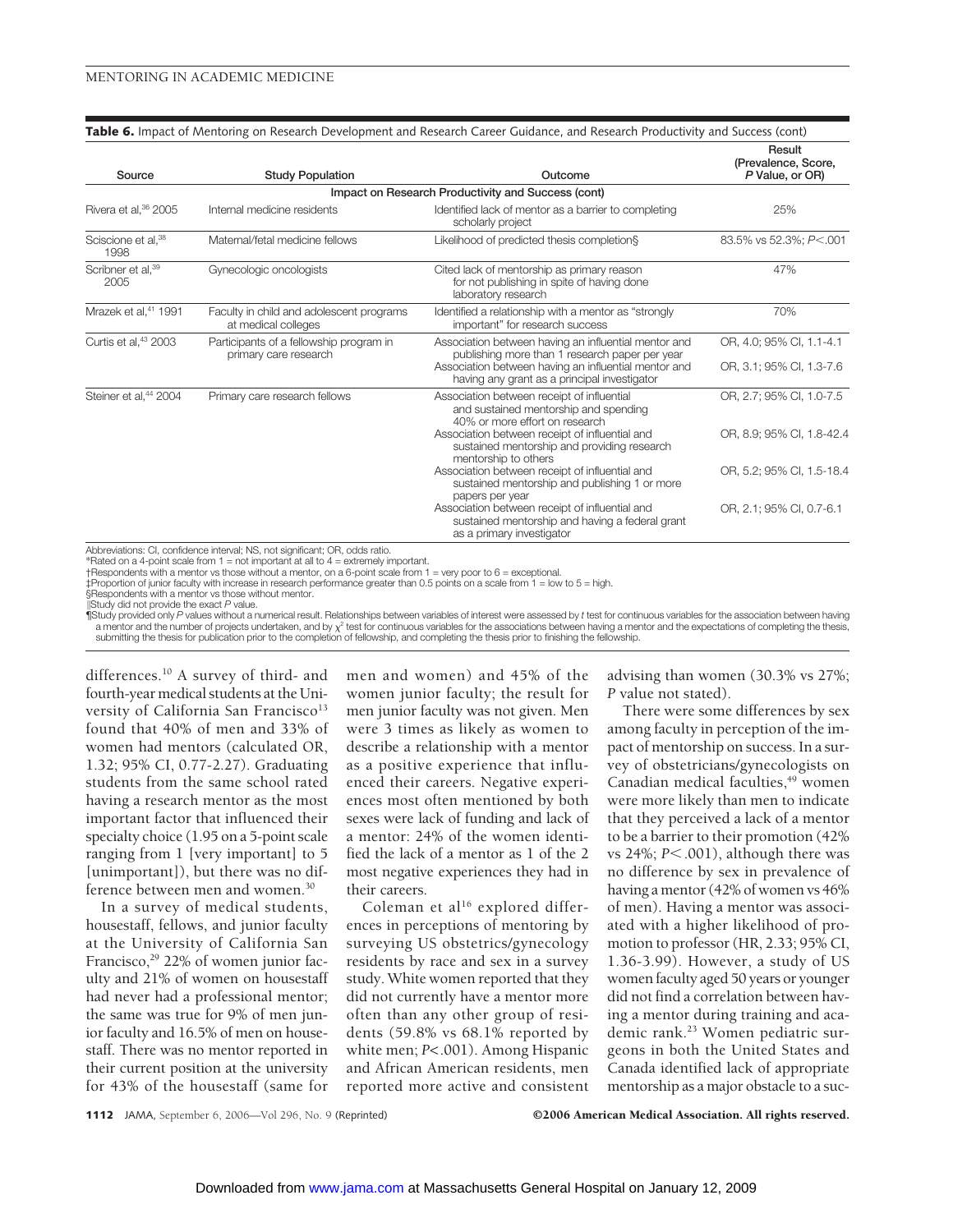cessful academic career (mean score, 2.71 [SD,1.17] on a scale of 1 [not important] to 4 [very important]).<sup>15</sup> A similar finding was reported in a survey of US medical faculty<sup>31</sup>: more women than men believed that inadequate mentoring had impeded their career growth (48% vs 36%; *P*=.01). Lack of mentoring was also recognized in a survey of female academic surgeons in Germany, where 70% of respondents identified absence of mentoring programs as an obstacle in academic surgery, and 80% thought that better mentoring would improve the position of female academic surgeons.<sup>48</sup>

The survey of US medical faculty<sup>31</sup> found that mentors were predominantly white men, although women were more likely to have women mentors (23% vs 10%; *P*=.001). A similar result was reported by Coleman et al<sup>16</sup> with the majority of mentors for both men and women residents being men, although women were significantly more likely than men to have a woman mentor (*P*<.001). These 2 studies had different findings about the importance of concordance of sex. In the study of faculty, 80% of the women reported that it was not important to have a mentor of the same sex, while in the study of residents, women were more likely than men to state that a samesex mentor would be more understanding (41.4% vs 33.4%; *P*<*.001)*. Another study found that the mentor's sex was not a significant influence on either the number of publications or the percentage of time spent on research.<sup>23</sup>

In a before and after case series, Fried et al<sup>10</sup> described a multifaceted intervention to correct career obstacles based on sex that were reported by women faculty in the Department of Medicine at the Johns Hopkins University School of Medicine. Prior to implementation of the intervention, a faculty survey found that 44% of women and 59% of men expected to be promoted; 58% of women and 71% of men wanted to be in academic medicine in 10 years; 23% of women and 47% of men expected to be in academic medicine in 10 years; and 63% of women and 43% of men seriously considered leaving academic medicine (all  $P<.001$ ). There were no differences by sex in prevalence of having a mentor. However, more women than men (32% vs 10%; *P*=.004) reported that their mentor used their work to advance their own career rather than that of the mentee. A 3-year intervention period followed the survey and included problem identification; leadership; education of faculty; and interventions to improve faculty development, mentoring, and rewards, as well as to reduce isolation and structural career impediments. Interventions were evaluated using a modified baseline questionnaire and found an increase in the percentage of women who had a mentor (31% vs 65%; *P*=.005) and expected to be promoted (44% vs 73%;  $P$ <.001), and a smaller percentage of women who seriously considered leaving academic medicine (63% vs 28%;  $P$ <.001). Both sexes reported that mentoring had improved (25% women, 22.5% men, difference not significant, exact *P* value not stated). Among men, the proportion who expected to be promoted increased from 59% to 76%. An increase in the proportion of men who expected to remain in academic medicine was also found, but it was smaller than in women (183% in women vs 57% in men).

# **COMMENT**

To our knowledge, this is the first systematic review of the evidence of the relationship between mentorship and career choice, career progression, and scholarly productivity. The review of 39 studies reported in 42 articles revealed an absence of experimental research about mentoring, but it does outline current knowledge about mentorship. The available evidence showed that fewer than 50% of medical students and in some fields fewer than 20% of faculty members had a mentor. There was a perception that women had more difficulty finding mentors than their colleagues who were men. Mentorship was reported to be an important influence on personal development, career guidance, career choice, and productivity.

Respondents identified mentoring to have an important effect on research productivity, including publication and grant success.

However, the poor quality of these studies does not allow conclusions to be made on the effect size of mentoring on any aspect of academic and professional development. Of the 39 studies, 34 (87%) were based on crosssectional self-report surveys and did not utilize a comparison group without mentoring or with standard care. The median sample size of surveys selected for the review was 219 (range, 18-5624) and the median response rate was 62% (range, 5%-99%), with larger studies having smaller response rates. Many studies provided little detail on how the surveys were constructed or on the study sampling frame. The role of the mentor and content of mentorship greatly differed among the studies, ranging from an informal personal support to formalized mentorship relations. The majority of the studies did not mention if a mentor was assigned or selfidentified. Moreover, none commented on how frequently mentors and mentees met or on the intensity of their interaction. There was little mention of potential adverse outcomes associated with mentoring other than one study that identified the perception that mentors used the mentees' work to advance their own career. All of the studies were completed in North America, the United Kingdom, and Germany, and may not accurately reflect developing and other countries.<sup>5</sup> The limitations of this evidence preclude its use to suggest mentorship strategies that should be implemented at academic institutions.

Systematic reviews on the effects of mentorship in other fields, such as nursing $51$  and business,  $52$  also show lack of valid evidence for the effectiveness of mentoring, indicating a general need for clarification of theoretical and conceptual perspectives in order to increase our knowledge of mentorship, particularly its traditional career and psychosocial functions. Understanding mentorship in medicine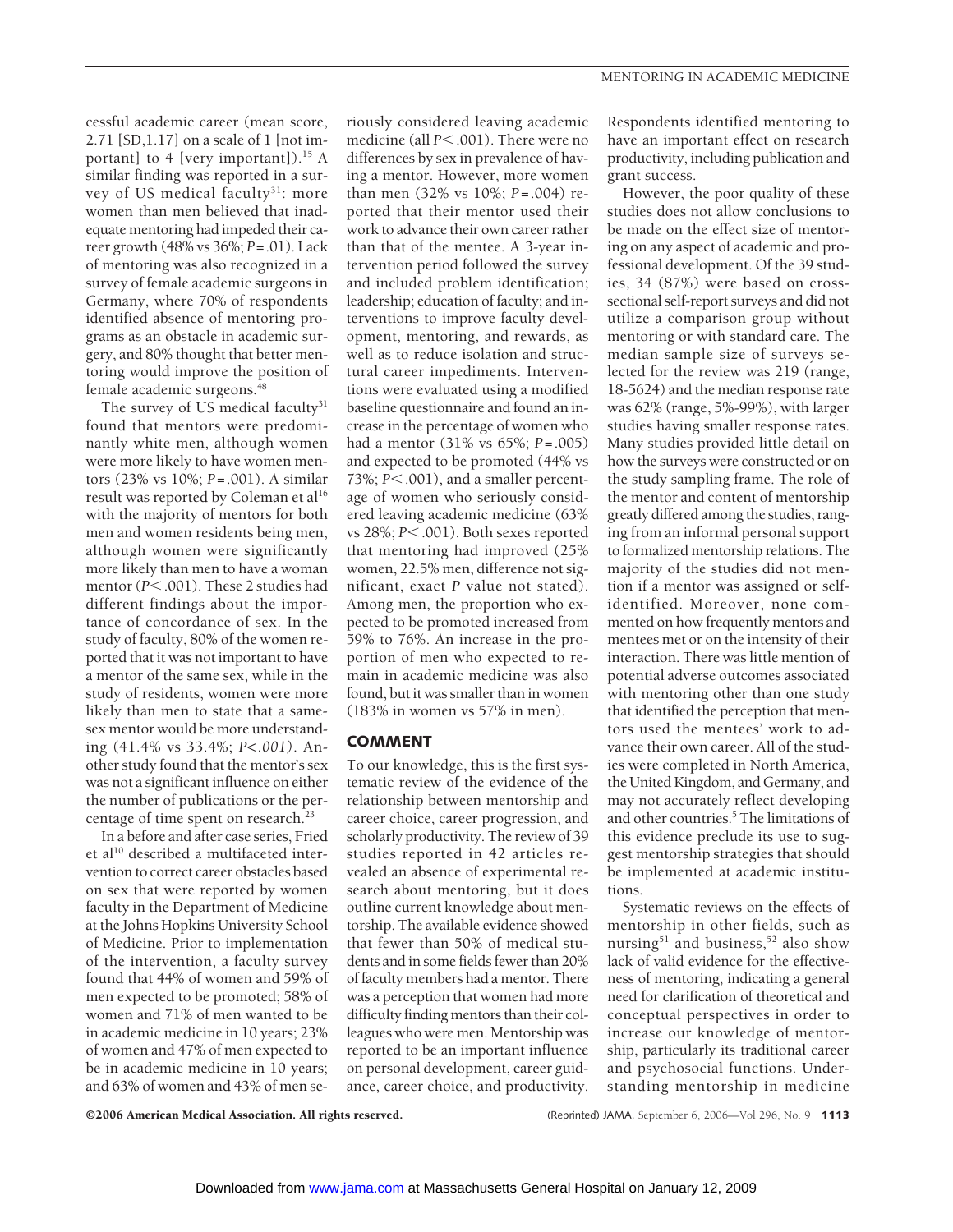would benefit from assessing theories and evidence from other fields, such as social sciences, education, and business research.<sup>53-55</sup>

Two of the 4 intervention studies reported multifaceted interventions<sup>9,10</sup> but it was unclear which elements had an effect on career advancement. Also, the studies in this review were not able to differentiate if the observed outcomes were the result of receipt of mentoring or the individual characteristics of the mentee. Management research has shown that personality characteristics can influence a person's likelihood of receiving mentoring.<sup>56</sup> Individuals with good internal control, high self-monitoring skills, and emotional stability were more active in seeking a mentoring relationship, which in turn contributed to receiving actual mentoring and career success.56 Similar research is needed in medical settings to address the importance of personality traits in receiving and providing mentoring.

Despite the limitations of the evidence, some suggestions can be made regarding mentorship. Given that mentorship can have an effect on personal development, career choice, and research productivity, administrators, program directors, and mentors should encourage mentorship activities focusing on these areas. For example, guidance around research and access to relevant resources enhance productivity and should be regarded as key features of a mentorship relationship. It is not clear if mentors should be assigned or self-identified; this represents an area for future research. Mentorship should be available throughout training and career establishment, although different mentorship qualities may be required at these stages. Mentees should strive to find a mentor who can provide them with the required support for their career and personal development, including research resources where relevant. Efforts need to be made to ensure that mentorship opportunities are provided to women and individuals representing diverse ethnicities. However, it is not clear that

mentors and mentees need to be of the same sex.

The results of this review provide an outline of common themes for future research: (1) the effect of mentorship on those interested in educationbased careers; (2) the effect of strategies to enhance mentorship for women; and (3) the effects on career development and productivity of formal mentoring vs informal mentoring, personality and behavioral constructs, and multifaceted programs vs single component strategies. However, the quality of evidence does not allow practical recommendations to guide mentors in doing a better job and mentees in selecting a mentor. Research on the effects of mentoring on career choice and advancement must address contextual issues and use crossdisciplinary approaches and robust study designs, ideally including randomized trials. If it is not practical to randomize participants to a mentorship program vs usual practice, alternatives include randomizing to a multifaceted intervention or a singlecomponent intervention. A prospective cohort study design could be used to identify those trainees or faculty with and without mentors and follow their cases forward to assess career choice and development, personality and social issues related to the mentorship process, and time requirements and costs of mentorship.

All of these study designs could be performed at single sites but would be more powerful if they were conducted across multiple sites. This would require collaboration under the leadership of the deans of medicine and organizations such as the Association of Professors of Medicine and other individuals and organizations interested in preserving academic medicine. Given the responsibility of medical schools and graduate programs for training health care professionals and for advancing clinical care, research, and education, these organizations should feel compelled to stimulate interest in mentorship and to evaluate such efforts. Education and faculty development initiatives should be subjected to the same valid forms of evaluation expected for interventions such as drug therapy.

**Author Contributions:** Dr Marušic´ had full access to all of the data in the study and takes responsibility for the integrity of the data and the accuracy of the data analysis.

*Study concept and design:* Straus, Marušic´.

*Acquisition of data:* Sambunjak, Straus. *Analysis and interpretation of data:* Sambunjak, Straus, **Marušić** 

*Drafting of the manuscript:* Sambunjak, Straus, **Marušić** 

*Critical revision of the manuscript for important intellectual content:* Straus, Marušic´.

*Statistical analysis:* Straus.

*Administrative, technical, or material support:* Straus, Marušic´.

*Study supervision:* Marušic´.

**Financial Disclosures:** None reported.

**Funding/Support:** Dr Straus is supported by a Tier 2 Canada Research Chair. Dr Sambunjak and Dr Marušic´ are supported in part by a grant from the Croatian Ministry of Science, Education and Sports (No. 0108182). **Role of the Sponsor:** The funders had no influence on the design and conduct of the study; collection, management, analysis, and interpretation of the data; or preparation, review, or approval of the manuscript. All of the authors are teachers at medical schools and have no competing interests.

Acknowledgment: Drs Straus and Marušić are members of the International Campaign to Revitalize Academic Medicine (ICRAM) and this article was written under its auspices.

#### **REFERENCES**

**1.** Paukert JL, Hsieh G. msJAMA: from medical student to intern: where are the role models? *JAMA*. 2001; 285:2781.

**2.** Rose GL, Rukstalis MR, Schuckit MA. Informal mentoring between faculty and medical students. *Acad Med*. 2005;80:344-348.

**3.** Gray J, Armstrong P. Academic health leadership: looking to the future. *Clin Invest Med*. 2003;26:315- 326.

**4.** DeAngelis CD. Professors not professing. *JAMA*. 2004;292:1060-1061.

**5.** Paice E, Hard S, Moss F. How important are role models in making good doctors? *BMJ*. 2002;325:707- 710.

**6.** Healy CC, Welchert AJ. Mentoring relations: a definition to advance research and education. *Educ Res*. 1990;19:17-21.

**7.** *The American Heritage Stedman's Medical Dictionary.* Boston, Mass: Houghton Mifflin Co; 2002. **8.** Best Evidence Medical Education Collaboration. Guide for topic review groups on carrying out BEME systematic reviews, version 3, 2003. Information for Prospective Topic Review Groups. http://www .bemecollaboration.org/TRGInfo.htm. Accessed 17 July 2006.

**9.** Benson CA, Morahan PS, Sachdeva AK, Richman RC. Effective faculty preceptoring and mentoring during reorganization of an academic medical center. *Med Teach*. 2002;24:550-557.

**10.** Fried LP, Francomano CA, MacDonald SM, Wagner EM, Stokes EJ, Carbone KM. Career development for women in academic medicine: multiple interventions in a department of medicine.*JAMA*. 1996; 276:898-905.

**11.** Illes J, Glover GH, Wexler L, Leung AN, Glazer GM. A model for faculty mentoring in academic radiology. *Acad Radiol*. 2000;7:717-724 . erratum appears in Acad Radiol. 2000;7:959.